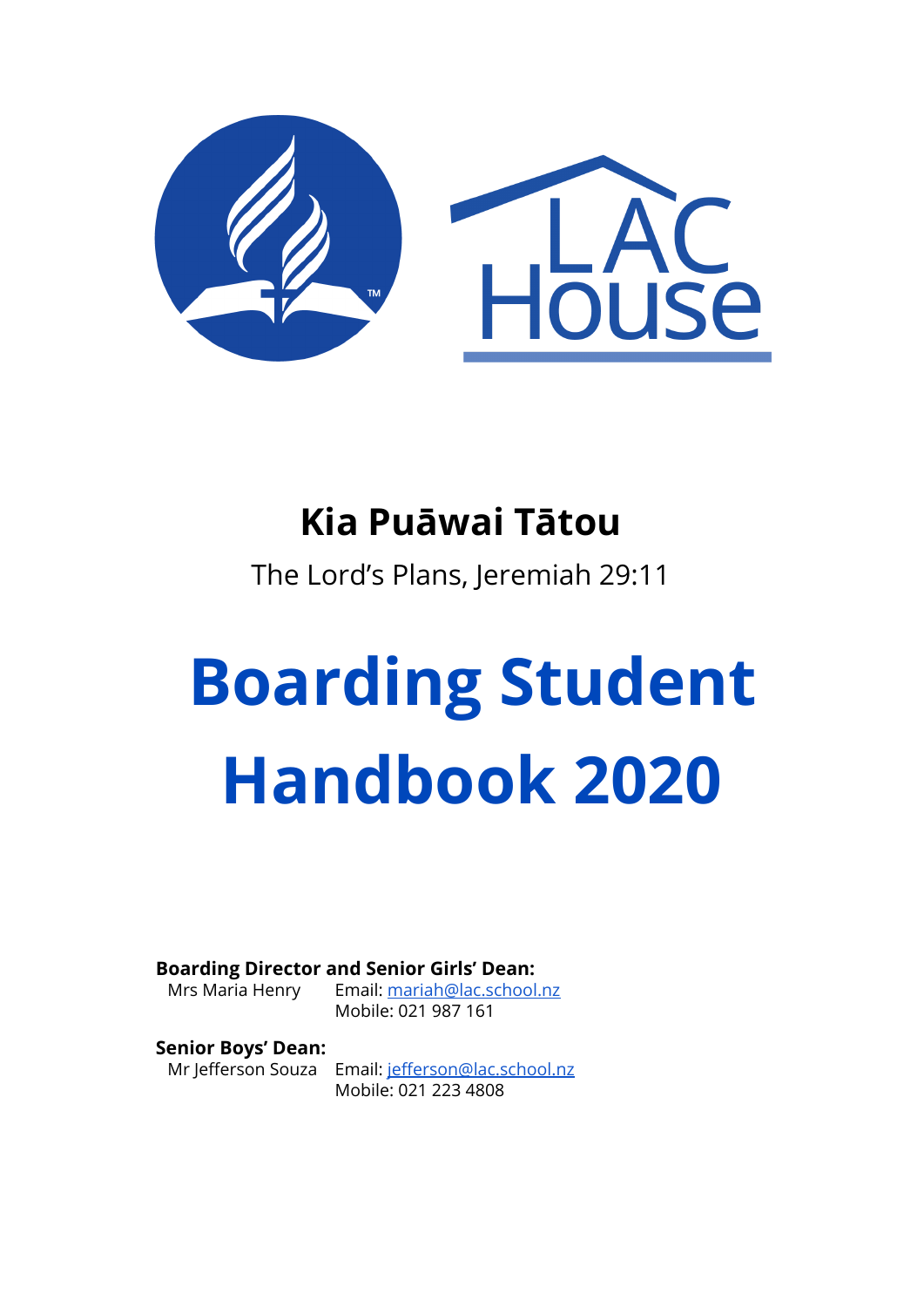# **Welcome**

Welcome to Longburn Adventist College Boarding. We are an extended family of students and staff who live together 24 hours a day, seven days a week. We look forward to including you in our great big family.

You are invited to read through this Starter Pack and write your comments/questions at the back of the book to discuss with your Boarding Dean this week.

We are a co-educational boarding establishment for Year 7 to 13 students within the South Pacific Division of the Seventh-day Adventist Church World Wide Organisation.

The Hostel Licensing Authority of the NZ Ministry of Education grants Hostel Licences to boarding establishments such as LAC House; the licence is subject to renewal every three years.

LAC House is owned and operated by the Longburn Adventist College Board of Governors, headquarters in Auckland City.

To help with settling into boarding life, a 'big brother/big sister' will be assigned to you for the first week; our friendly boarding staff will also be on hand to assist with any of your questions.

Every student boarder you meet will have been through the beginning process you are now facing. It will take time, and we are willing to guide you through the first few weeks.

We look forward to meeting, and of the potential successes, you will develop at LAC House.

Any questions you have about boarding or school, see the duty Dean in your dorm or ask your dorm buddy.

We wish you an enjoyable and happy boarding experience at LAC House.

Yours sincerely

Maria Henry

Boarding Director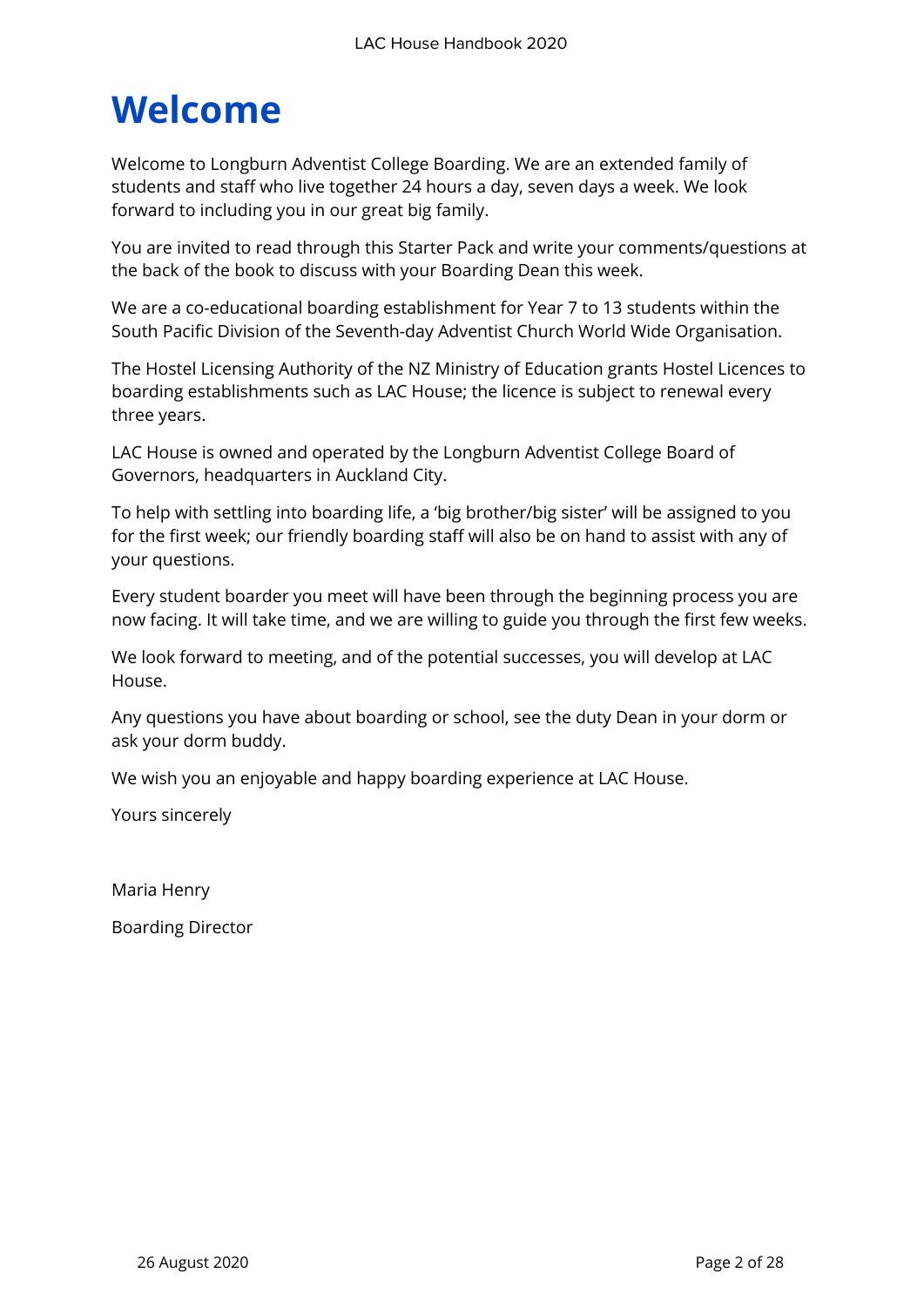# **LAC House Contact Information**

| <b>Residences Address:</b>   | 100 Walkers Road<br>RD7<br><b>PALMERSTON NORTH 4477</b> |                                                                                                                                           |
|------------------------------|---------------------------------------------------------|-------------------------------------------------------------------------------------------------------------------------------------------|
| <b>Postal Address:</b>       | PO Box 14001<br>Longburn 4866                           |                                                                                                                                           |
| Telephone:                   |                                                         | +64 6 354 1059 Ext 703 (Girls' dorm office)<br>Ext 761 (Girls' phone booth)<br>Ext 702 (Boys' dorm office)<br>Ext 760 (Boys' phone booth) |
| <b>LAC House Staff List:</b> |                                                         |                                                                                                                                           |

| <b>Boarding Director and Senior Girls' Dean:</b>   |                                 |                      |
|----------------------------------------------------|---------------------------------|----------------------|
| Mrs Maria Henry                                    | Email: mariah@lac.school.nz     | Mobile: 021 987 161  |
| <b>Senior Boys' Dean:</b><br>Mr Jefferson Souza    | Email: jeffersons@lac.school.nz | Mobile: 021 223 4808 |
| <b>Administration Manager:</b><br>Mr Eifion Paul   | Email: eifionp@lac.school.nz    | Mobile: 021 229 8199 |
| <b>Assistant Girls' Deans:</b><br>Lorraine Edwards | Email: lorrainee@lac.school.nz  | Mobile: 021 987 159  |
| May Kwong                                          | Email: mayk@lac.school.nz       | Mobile: 027 327 8614 |
| <b>Assistant Boys' Deans:</b>                      |                                 |                      |
| Lance Stimpson                                     | Email: lances@lac.school.nz     | Mobile: 027 543 3343 |
| Wily Cruz                                          | Email: wilyc@lac.school.nz      | Mobile: 021 918 721  |

| Board of Governors (Boarding)     | Board of Trustees (Day School)    |  |
|-----------------------------------|-----------------------------------|--|
| Chairman - Graeme Drinkall, NZPUC | Chairman - Graeme Drinkall, NZPUC |  |
| Secretary                         | Secretary                         |  |

#### **Boarding Handbook**

The Boarding Handbook is reviewed and regularly updated on the LAC website. Where there is no access to the internet, parents/caregivers may request a copy Boarding Handbook by contacting the Director of Boarding.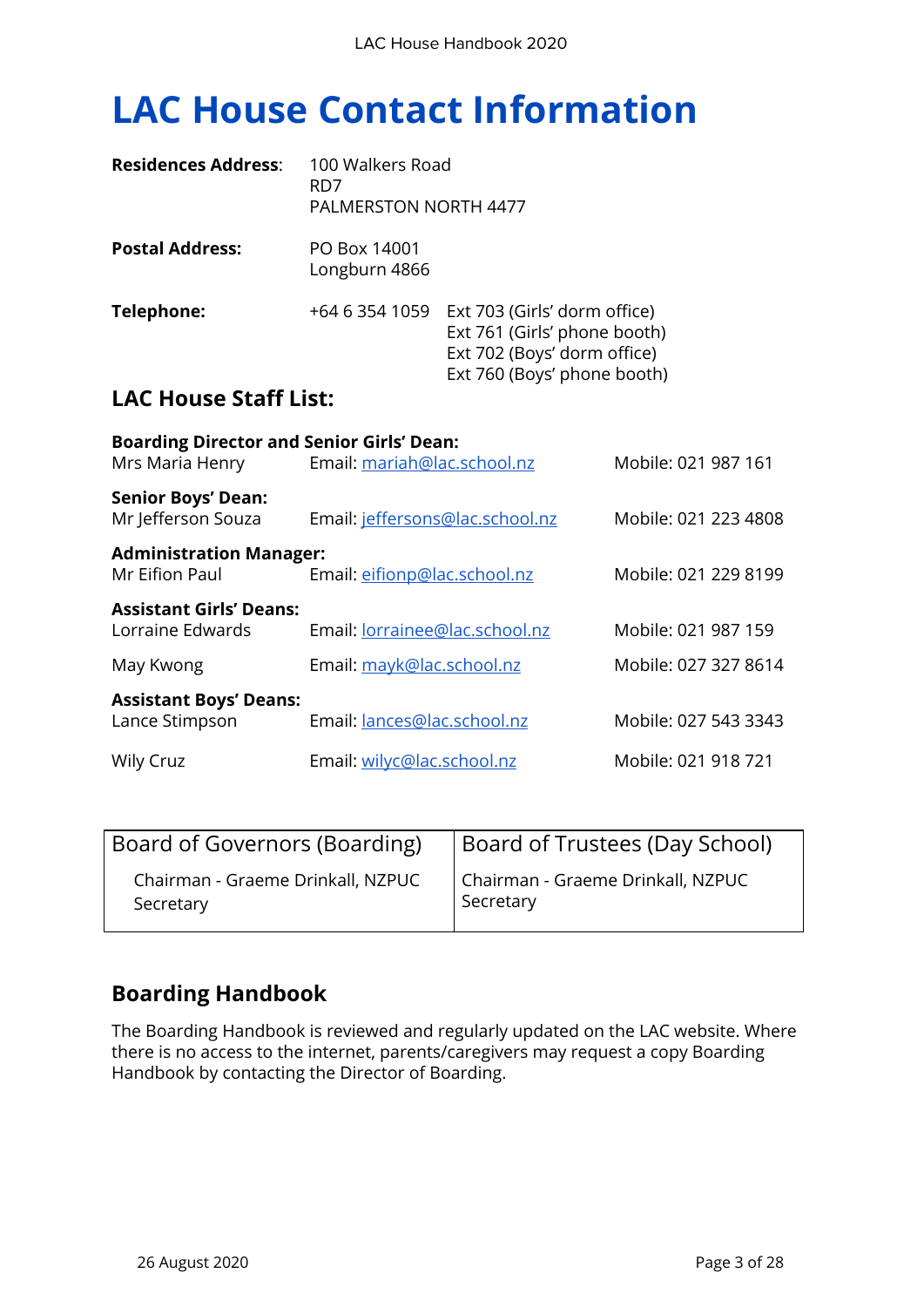### **School Mission Statement**

In Christ, we **educate** for learning and skills, excellence, grace and eternity. We **encourage** a caring community service relationship. We **empower** toward a holistic potential lifelong learning mission.

### **LAC House Motto**

#### **Kia Puāwai Tātou | The Lord's Plans, Jeremiah 29:11**

At LAC House, we focus on the following behaviours:

- **Lead with Integrity -** Staff and students are encouraged to take an active role by encouraging each other to develop their potential based on Biblical principles of love and acceptance.
- **Act with Respect** towards each other building friendships based on affirming each other's differences as unique and God-given ability to demonstrate by His power, individual gifts when guided by His Word and the Holy Spirit.
- **Cultivate Resilience –** living away from home, community, country is quite a daunting experience for young people. Still, within an environment of acceptance and compassion, individuals can overcome such things as homesickness and adapt within the boarding family community to be self-reliant and independent.

### **The ASPIRE Programme**

That both students and staff enjoy present and spiritual growth through: Learning, Role Modelling, and Teaching Positive Behaviour

| A | Accomplishment | Whakatutuki    |
|---|----------------|----------------|
| S | <b>Skills</b>  | Pukenga        |
| P | Purpose        | Putaki         |
| L | Identity       | Tuakiritanga   |
| R | Relationship   | Whanaungatanga |
| Е | Empower        | Whakamana      |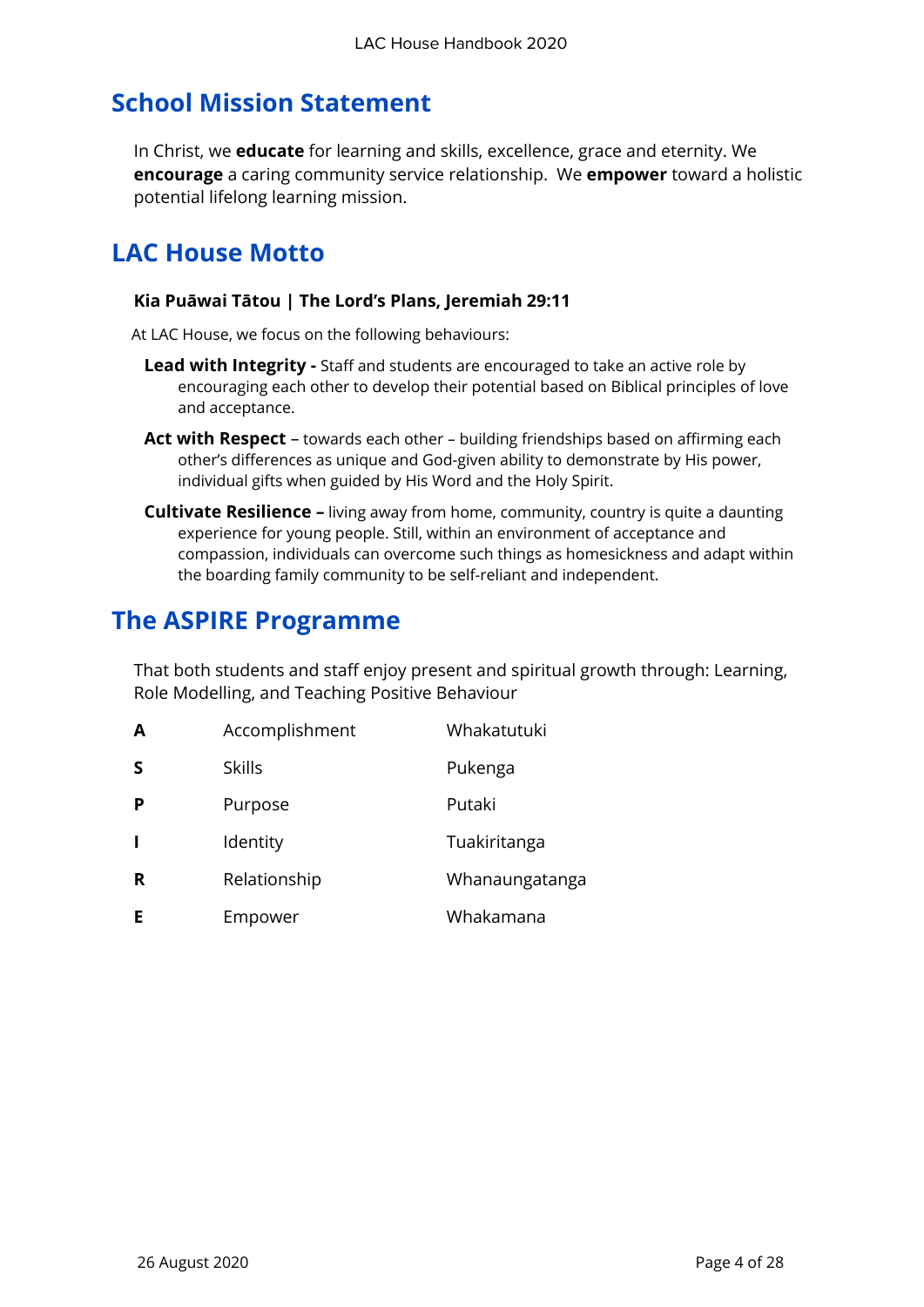### **LAC House Guidelines**

LAC House Guidelines are based on the Special Character beliefs, values and lifestyles of the Seventh-day Adventist Church - Seventh-day Sabbath and Second Coming of Jesus.

LAC House stands for the belief that God loves us and desires the best for every one of us intellectually (education), physically (exercise, fitness, diet, rest), spiritually (develop a relationship with God through Bible study and prayer), socially (our relationships/friendships with each other) Luke 2:52.

### **Living away from home**

At LAC House, we believe that every boarder has the opportunity to realise their potential with God-placed talents and abilities and to strive for excellence in each aspect of boarding life. Homesickness is a, but it is not a way of life. Choose to do your best and learn skills that will equip you to overcome obstacles to become the best citizen within LAC House and beyond.

# **First-Day Arrival**

#### **Day School**

School hours – 8.45 am to 3.15 pm (Mon. to Fri.)

Report to school reception staff, who will contact dormitory staff about your arrival.

At school, you will be introduced to a Year Level Academic Dean who will assist you with class/subject placement. Full school uniform wear is required before starting class.

#### **After-School Arrival**

Report to either boys' or girls' dormitory buildings (see signpost by the chapel).

#### **Boarding**

A Dorm Dean will take you to your room and help settle you into your dormitory accommodation. You will be assisted to the school reception office the next day to await a Year Level Dean.

Meals are in the school, which is located beside the girls' dormitory building.

| 7.20 - 7.25 am Morning Worship                                         |
|------------------------------------------------------------------------|
| 7.30 - 7.55 am Breakfast and self-made lunches                         |
| 5.30 - 5.55 pm Dinner served then clean up                             |
| 7.00 - 7.20 pm Soul Time (worship) including evening dormitory notices |

#### **Boarding staff/deans will assist all boarders with:**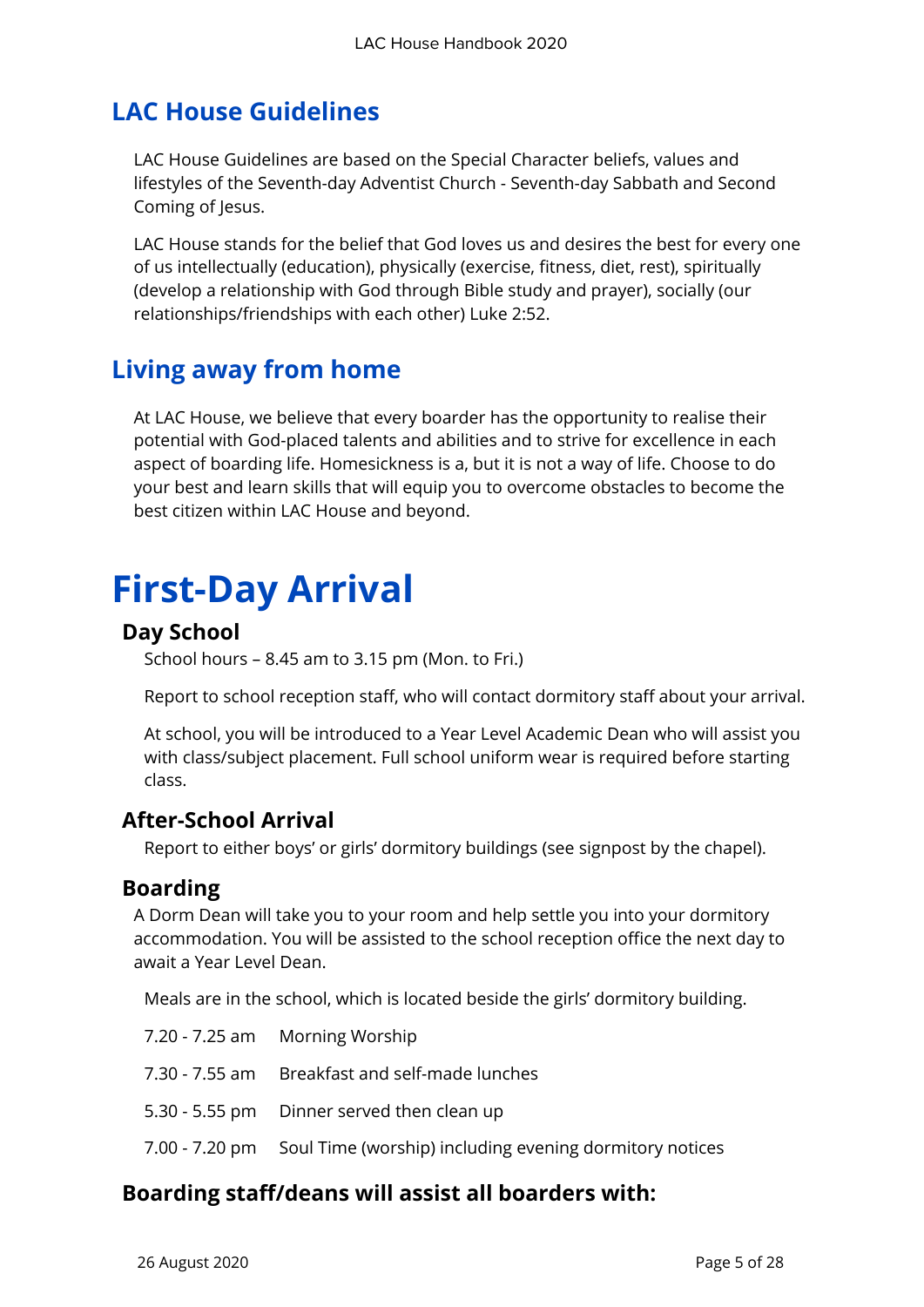#### **Transportation**

- Deans will pick up/drop off for Intercity bus transport and flights from Palmerston North airport. The buses stop at the i-Site in the Square (near the Town Clock).
- Please contact Maria Henry (girls') or Jefferson Souza (boys') to inform of arrival/departure times.

#### **School Uniforms**

- Deans will take boarders to purchase school uniform items from the Academy Apparel uniform store, 82 Broadway Avenue, PN.
- A purchase order from Mr Chen (Business Manager) stating what items to be purchased and for any amount outside of the fund included in the boarding fees; caregivers will be notified then invoiced.
- A selection of second-hand uniform is available for purchase from the school office. Contact Mrs Allison Flood for more information [\(allisonf@lac.school.nz](mailto:allisonf@lac.school.nz))

#### **School Stationery**

- A purchase order from Mr Chen (Business Manager) to purchase school stationery from the Office Max store, Princess Street, PN.
- Items can also be ordered online: <https://www.myschool.co.nz/lac>

#### **Campus Orientation (if arriving after orientation day)**

• The orientation of the school campus (boarding hours), also, meet with school staff for class placement at the beginning of your first day at school.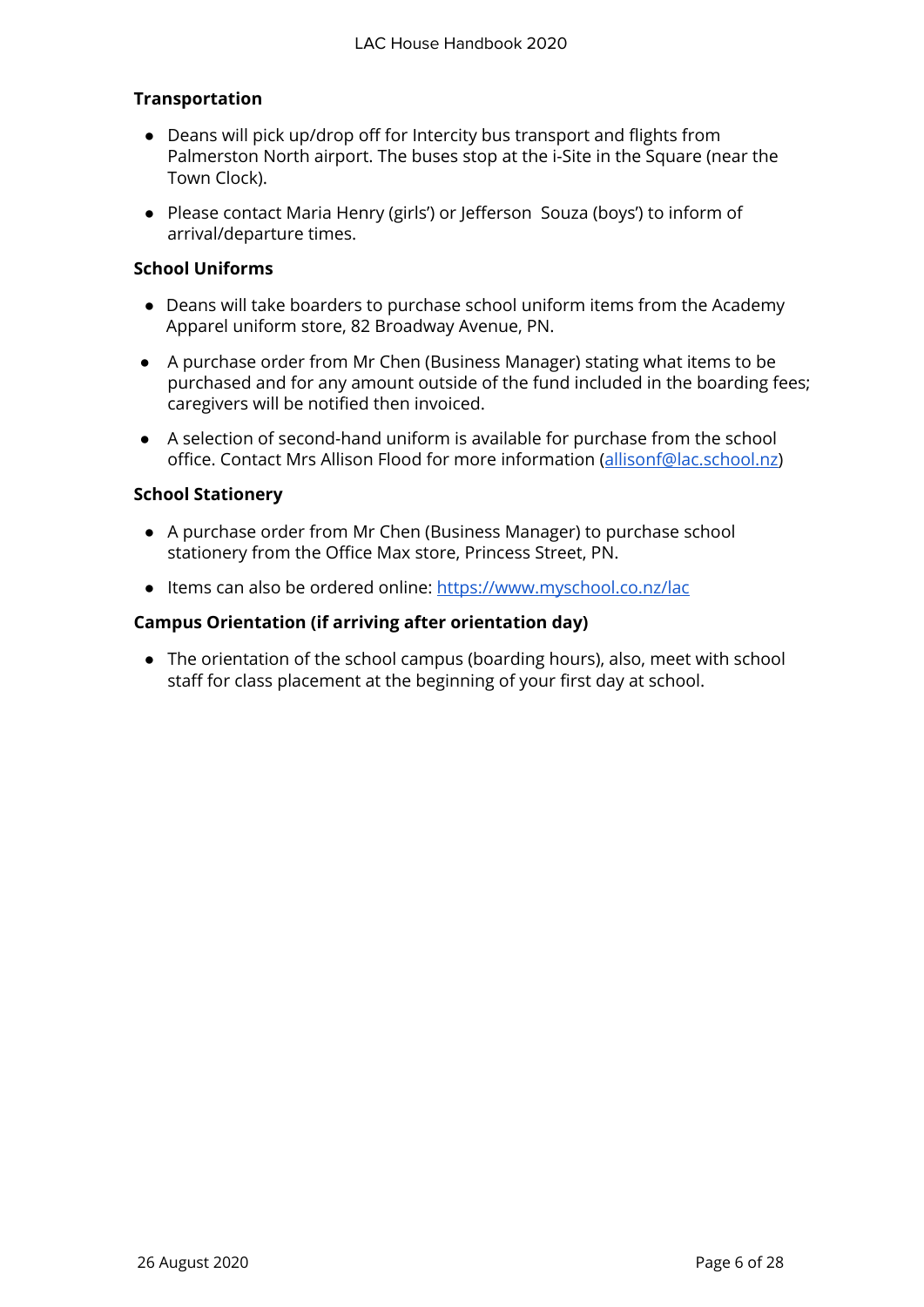# **What to Bring**

#### **Clothing**

- School uniform Apparel Academy store, PN or ask your Dorm Dean
- Church wear smart/formal style clothing for winter and summer
- Modest casual clothes for after school and weekends (the deans will confiscate any items deemed inappropriate).
- Dressing gown/wrap to be worn to and from the shower. Wearing a towel to and from the rain is not permitted.
- Footwear sports shoes, jandals and smart shoes for church.

*NB: All clothes/personal items must be clearly marked with your name. Any clothes or items without names cannot to be returned and if unclaimed will be disposed of or donated to charity.*

#### **Bedding**

- 1 pillow
- 2 pillowcases
- 2 fitted single sheets
- 2 single flat sheets
- 1 duvet inner
- 1 duvet cover
- 2 additional blankets (for winter)
- Electric blanket (optional)

#### **Toiletries**

- 3 x Bath Towels & face cloths
- Shower gel
- Shampoo & conditioner
- Toothpaste & toothbrush
- Deodorant (*please note that aerosol cans are prohibited in the dormitories*)
- Hairbrush/comb
- Moisturiser
- Hair products
- Foot deodoriser

#### **Other**

- Washing powder/detergent
- Laundry basket and pegs
- Plate, cutlery and cup for personal use in the kitchenette
- Alarm clock
- Personal items e.g. Photos, pictures (use push pins for walls) and ornaments.
- Bible and devotional materials
- Headphones
- Clothes hangers

#### **NOTE**:

. All clothing, bedding and extra belongings MUST adhere to values and beliefs of LAC. Any items that are deemed inappropriate will be confiscated by boarding staff.

### **Prohibited Items**

Due to Ministry of Education Hostel Regulations (2005), the following items or practices are prohibited - NOT ALLOWED ANYWHERE ON CAMPUS or IN YOUR POSSESSION as a boarder at LAC House.

Prohibited items include:

- Alcohol and Drugs (prescription drugs must be held in safekeeping in the  $1_{-}$ Dean's office)
- 2. Cigarettes, cigarette lighters
- 3. Weapons (including dummy firearms)
- 4. Aerosols (including spray deodorant)

Also prohibited for health & safety requiremens and consideration of others living within LAC House:

- 1. Televisions, Games Consoles & HiFi systems
- Kitchen Appliances 2.
- 3. Heaters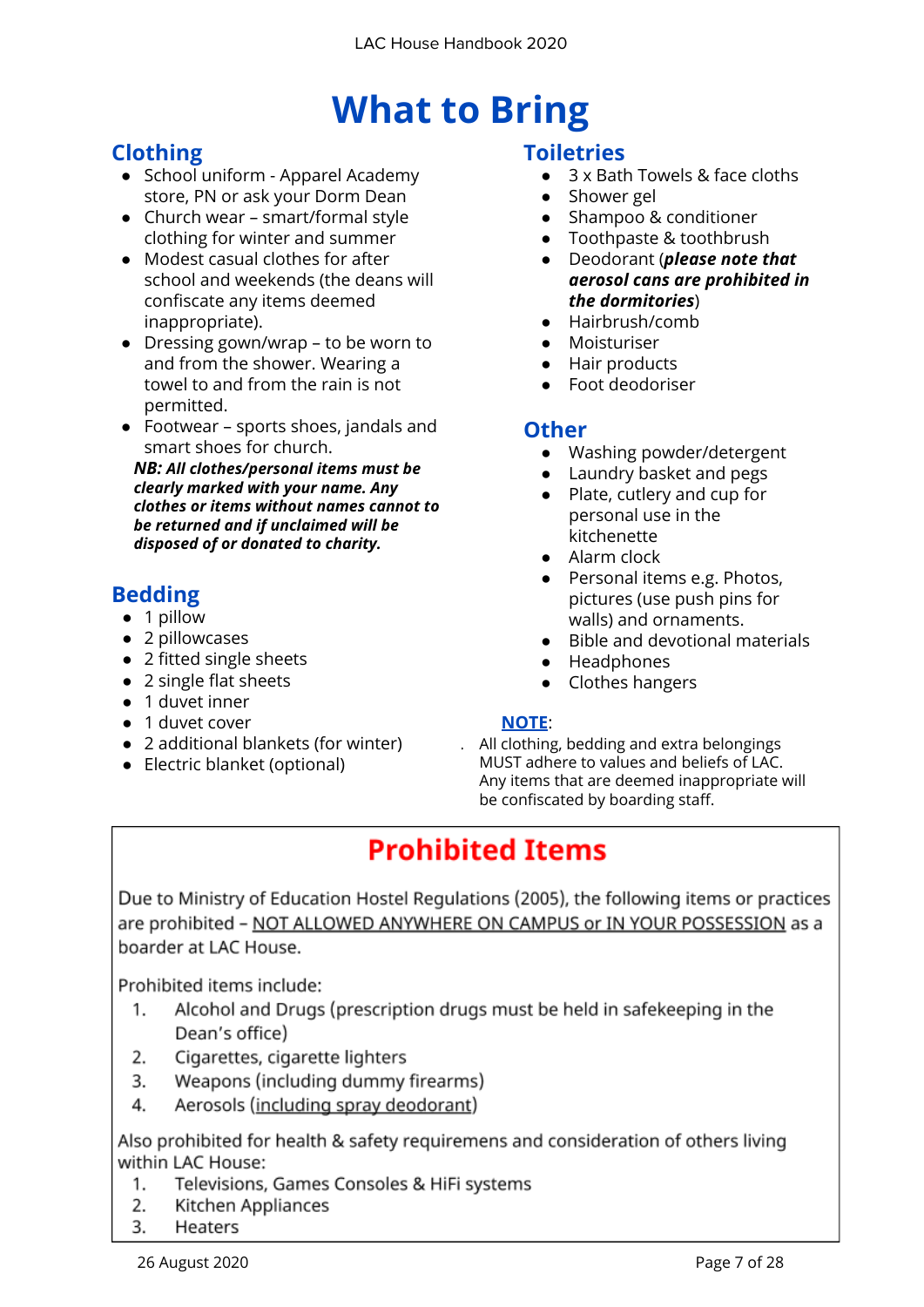# **LAC House Rules and Responsibilities**

### **Each student boarder agrees to:**

### **Lead with Integrity**

- 1. Properly carry out duties without being chased up.
- 2. Avoid harm to self and others. This means not carrying, storing and using flammable goods, cigarettes, alcohol, drugs (including prescription drugs), drug apparatus or items that simulate or promote drug, cigarette or alcohol use.
- 3. Be courteous to each other and not overstate a situation or circumstance that is likely to show you better than someone else.
- 4. Bring people into the dormitories at approved times only and with the Dean on Duty permission. Ensure that visitors sign in and out and comply with visitor requirements.
- 5. Follow LAC House timetable and procedures; arrive on time for morning/evening worship, meals, and leave for school on time.

### **Act with Respect**

- 6. Display appropriate manners and courtesy to other Boarders and staff and follow staff instructions.
- 7. Behave in such a way that other Boarders are not disrupted, disadvantaged or put at risk.
- 8. Respect others' property be honest and have no involvement in theft.
- 9. Actively participate, contribute and aim to achieve personal best in academics, arts, cultural, sports, leadership and/or service opportunities.
- 10. Put litter in bins and be careful with LAC House property. Do not bring chewing gum into LAC House or expect to pay compensation for damage.

### **Cultivate Resilience**

- 11. Be hygienic and present yourself in accordance with LAC House dress and grooming standards.
- 12. Wear the correct uniform. Girls one set of small studs or sleepers in the lower ear lobe is permitted only, hair tone must be one natural colour, boys-no facial hair, no facial piercings and clean trimmed nails expected.
- 13. Being able to overcome struggles and difficulties, by asking for help.
- 14. Train for the trials you are not yet in.
- 15. To not hold grudges against each other.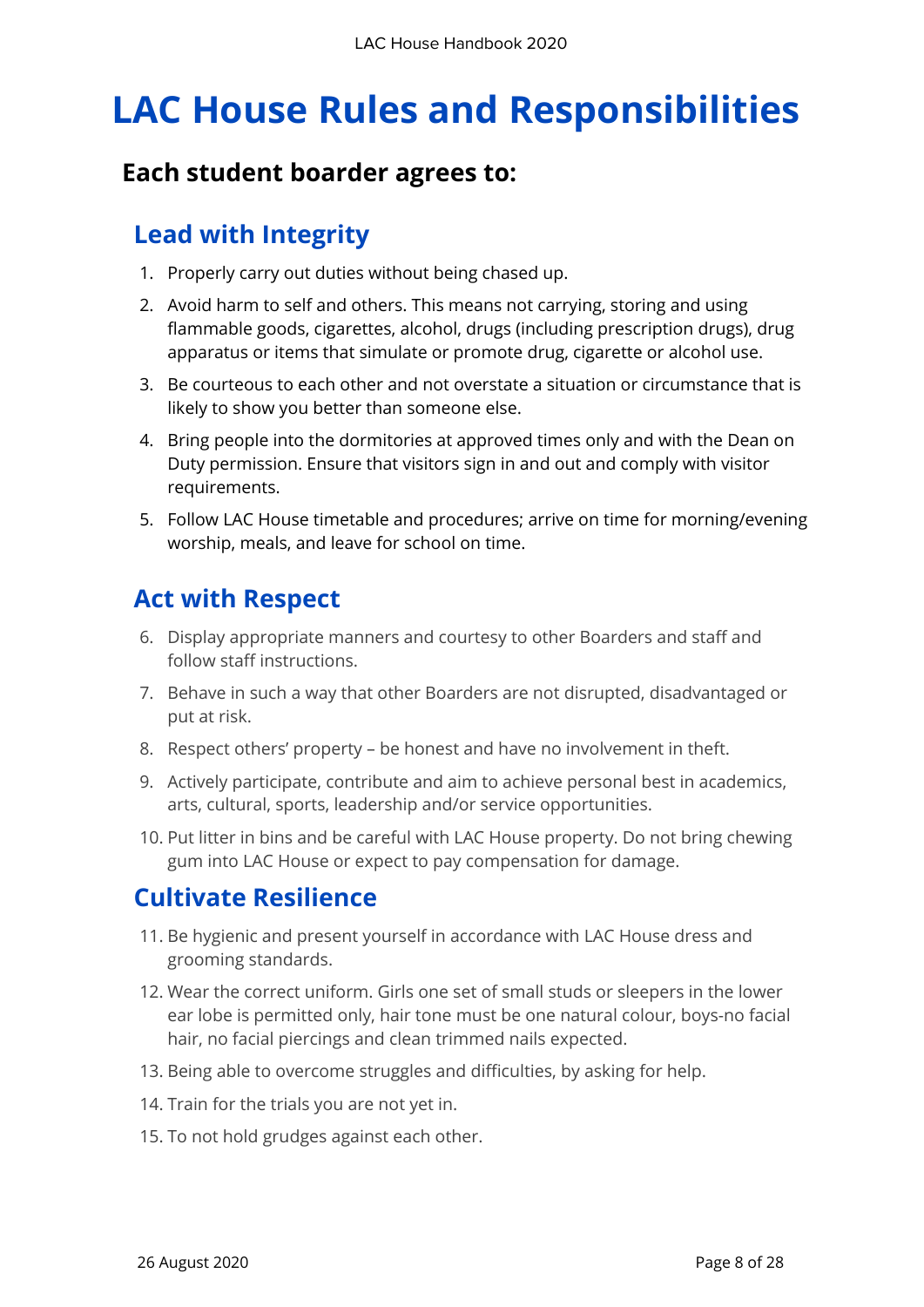# **A**

**Accounts -** The school account is set up by your parent/caregiver with the Business Manager and information to the School Accounts Clerk. You are advised to open a bank account (contact your parents) for funds to be deposited into this account for pocket money spending.

**After school -** This means you must change out of your school uniform and hang uniforms up nicely in your wardrobes ready for the next day. You must change into mufti wear for recreation or duties etc.

# **B**

**Behaviours -** Developing an ongoing relationship with God through prayer/Bible study is one of the main goals of life at LAC House.

- It is expected that our co-educational boarding facility fosters healthy friendships within our boarding family environment. Senior boarders are expected to be good role models through daily lifestyle decisions, e.g. dress code, big brother/sister, little brother/sister, action = consequences scenarios, how and who to go to for help.
- We are protective of our 'family' environment and ask that you respect this mandate for your personal wellbeing and safety of those around you.
- **Consequences**  There are 5 categories in which each boarder's behaviour is monitored during each week. Positive will be rewarded each week, however, demerits will incur consequences. An example of a consequence for repeated misbehaviour can be 30 minutes of extra duties (or until the task is completed) at a time agreed with the dean on duty. Charts displaying merits and demerits will be displayed on the office door window for all boarders to be aware of their monitored behaviour.

**The 5 behaviour categories** (including positive examples)

- 1. **Behaviours** –helping out when not asked, folding others' clothes in the laundry, cover duties for a sick boarder, representing LAC House with pride through presentation and discipline.
- 2. **Punctuality** arrive early to worship; help others get to meetings on time.
- 3. **Preparation/Study** always have books ready for each evening study session, focused on work through study, being a study partner, have uniform cleaned and ironed ready for the next school day.
- 4. **Room** organised room, bed made each day.
- 5. **Other** this can include doing duties in the kitchen and dorm, showing leadership and service, taking worship etc.
- 6. **Behave** to others as you would have them behave to you.

**Boardingware** – the digital management system used by the LAC House Deans to monitor each boarder's location and keep track of day to day life in the dorms. The system allows roll checks for worships and meals to be stored and monitored. Also as part of the Boardingware system, boarders and parents are able to create accounts to apply for weekend leave. For more information visit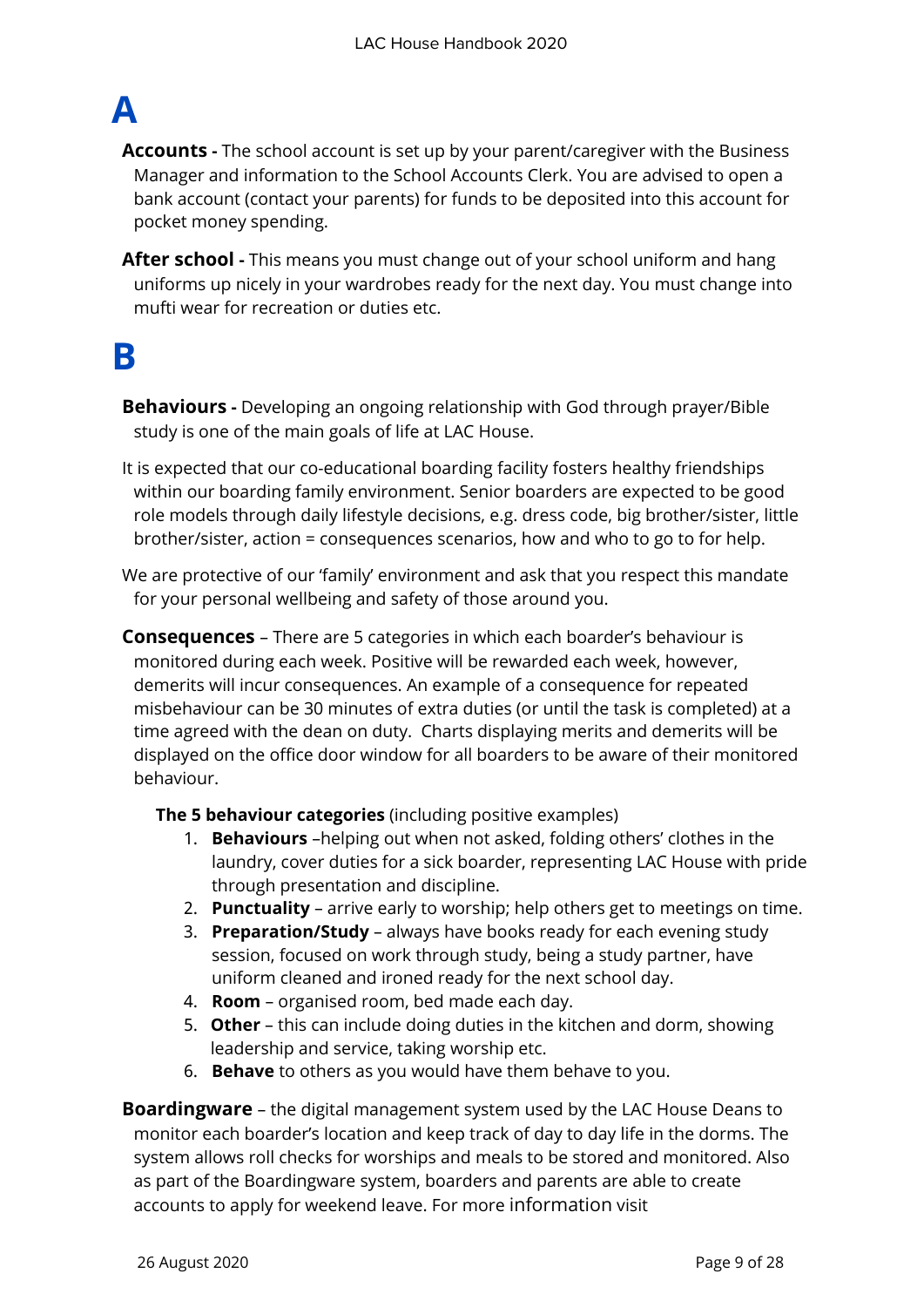<http://www.boardingware.com/> or contact LAC House Admin: Mr Eifion Paul [eifionp@lac.school.nz](mailto:eifionp@lac.school.nz)

#### **Buildings & Facilities**

- **●** Respect the dormitory facilities.
- **●** Vandalism is unacceptable and consequences immediate.
- **●** Nothing is to be suspended from ceilings or windows.
- **●** Avoid eating food in dorm rooms.
- **●** Clean footwear is required inside buildings at all times. Jandals can be used for showering.
- **●** Report any room maintenance to the Duty Dean.
- **●** Dispose of litter into the bins provided littering is unacceptable.
- **●** Any damage must be reported to the Duty Dean immediately.

# **C**

**Complaints/Grievances** – See Appendix for Grievance Procedure.

If you have a concern and feel that you may have a grievance or complaint about the way in which you are being treated by an individual/s at LAC, we encourage you to speak to someone. This person may be your friend, a teacher, dean, counsellor, chaplain or parent. You are welcome to either write a full account of your concern to the Boarding Director. This will activate the complaints and grievance procedure. Please refer to the appendix.

- **Chewing gum** is prohibited due to the disposal of used chewing gum and health concerns.
- **Church attendance** each Saturday (Sabbath) morning, all boarders dress up nicely and attend one of two SDA churches within a 7 km radius of Palmerston North – Central Seventh-day Adventist Church and Mosaic Community Church.

# **D**

- **Damage to boarding property** Boarders responsible for damage to boarding property will be required to write an Incident Report, assessment of any cost of damages, and assist in extra duties that will deter further damage to boarding property. Details to parent/caregivers expected.
- **Day School hours** 8.40am to 3.15pm. Each boarder is expected to complete their checklist of what to take to school the following day. You cannot return to the dorm during the day without permission from the school and the LAC House dean on duty.
- **Dining Room** you are required to attend all meals in the dining room. A code of dress and behaviour is expected. Meal attendance is compulsory. The use of headphones, IT during meal times is to be avoided. Polite conversation tone and correct table manners are encouraged.
- **Dorm Council (DC)** A group of boarders representing year levels will meet at specific times to discuss student matters and suggest activities which can then be passed on to the Deans for follow up. The DC room is in the LAC House HQ building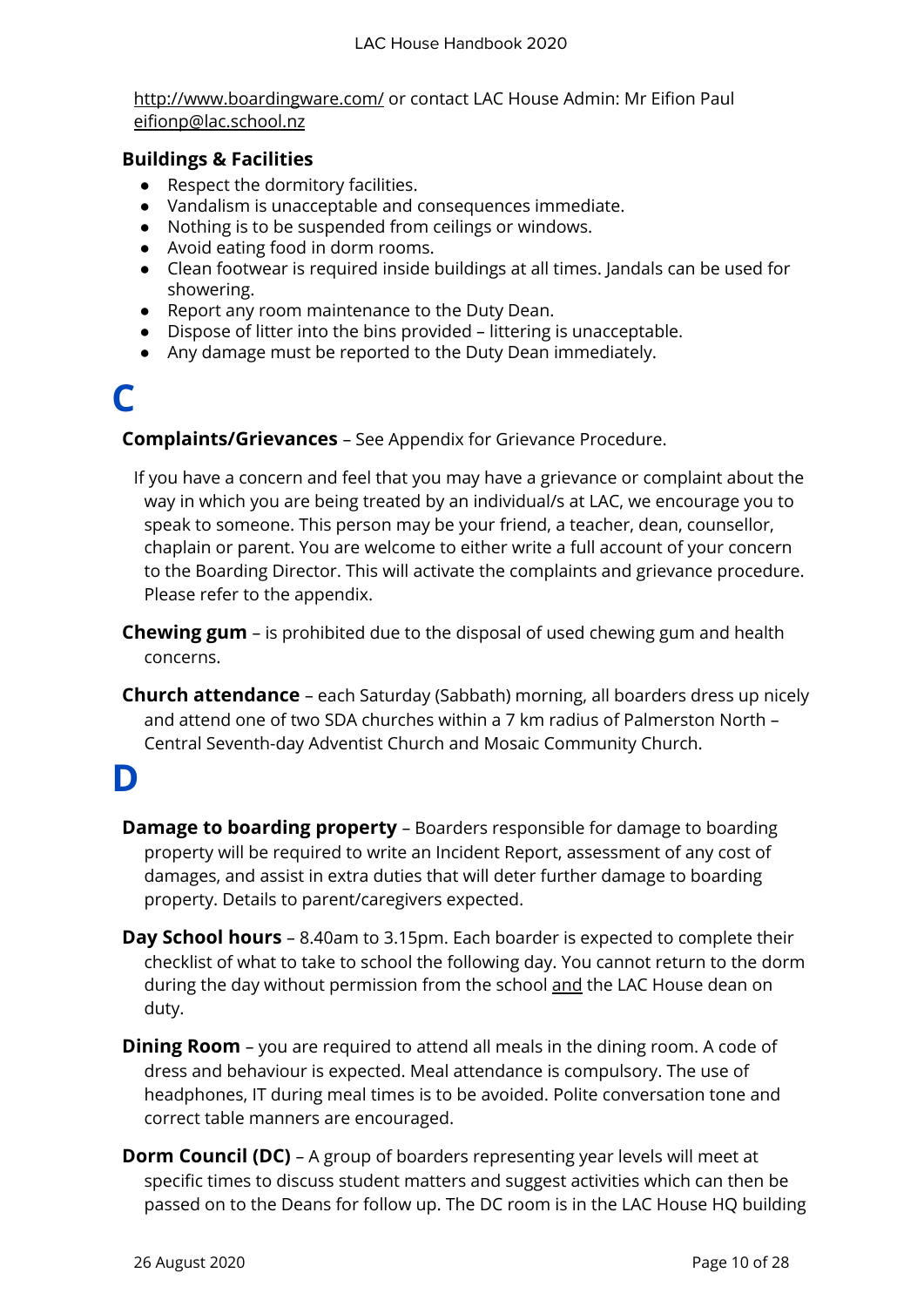in front of the gym. Each dorm will vote in Term 1 to choose their representatives on the DC (typically two juniors and two seniors from each dorm).

- **Dress Code** Modest, clean clothing wear is expected to reflect the Special Christian Character of LAC House at all times.
- **Labelling**  it is compulsory to name/label all clothing and personal items. If not labelled, it is very difficult for misplaced items to be returned.
- **Duties** Each boarder is expected to assist with day to day housekeeping chores within the boarding environment and cafeteria kitchen. A roster of duties is published at the start of each term for morning worship; dorm cleaning and kitchen clean up.

# **E**

#### **Emergency Procedures:**

- **First Aid**  Available from each dorm office. All accidents must be reported to the Dean on duty.
- **Fire Drill** At the sound of the fire alarm, boarders must proceed immediately to the meeting point (green sails area) at the centre of the campus to assemble and await instructions from the duty fire wardens. The All Clear Signal will be given before returning to your dorm. A fire drill is conducted each term.
- **Earthquake -** Stop, Drop, Cover and Hold. Do not attempt to leave until the tremors have finished.

**Lockdown Procedures** – What do I do when I hear the Lockdown siren?

- Make your way to the nearest lockable room and remain quiet/still.
- Once in the room, doors are to be locked and barricaded where possible.
- Close windows, curtains depending on the room.
- Remain where you until the all-clear signal is conveyed by a Police Officer or Boarding Staff.
- **● REMEMBER – STOP, THINK, ACT, REVIEW and be a STAR.**

### **F**

**Food** – After-school snacks will be provided on Monday and Wednesday. Please remember to put rubbish in the bins provided. If you receive home baking or purchase personal snacks or food, ensure these are kept in a sealed plastic container in your room or the kitchenette fridge (for perishable items).

# **H**

**Hair –** same colour. Boys –short top and sides, girls – tidy and long hair tied back is preferable.

**Boys –** clean-shaven appearance is required at all times.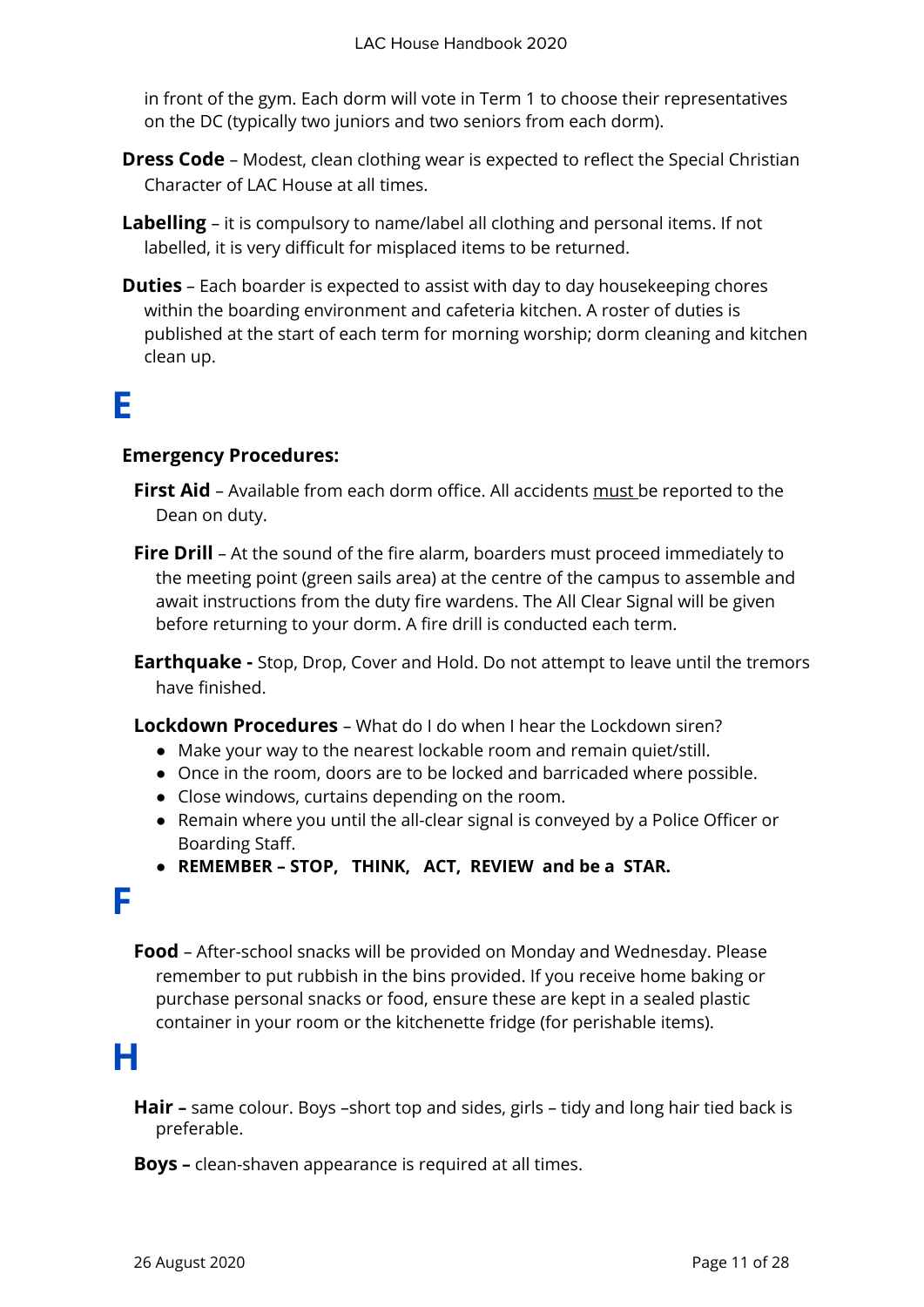- **Homesickness -** Most boarders experience homesickness as a transitional stage before they get used to their new life at LAC House. Homesickness is very real but temporary. Hearing others' memories of times of homesickness may help. Get involved with something new and meet friends who share your interests – often talk to others or join an after-school sports team to help combat homesickness.
- **Intercom Paging System** each dormitory is equipped with an intercom system used for notices/announcements made from the Deans' office. **To make campus-wide PA messaged, dial #6301.** A separate microphone is used for internal dorm use only.
- **Information Technology (IT)** For all IT Equipment (laptops, iPads, mobile/smartphones, video game consoles etc.), the Digital Citizenship Agreement must be filled in by every boarding student to operate personal IT equipment within LAC House.

*Cell phones/Mobiles* – If you do not hand in your phone during school hours and a teacher confiscates it, you must obtain a copy of the school cell phone policy, handwrite 2 copies and bring one copy to the Dorm Dean. The Duty Dean will collect the phone from the school safe at their convenience.

*IT Evening Sign-in* - All IT must be handed into the dorm office before lights out each evening (apart from Saturday). For parent/caregivers wanting to contact their child, please do so before 10.00 pm each evening. If you need to contact anyone after these hours, please call the senior Deans (contact details can be found on page 3).

**WiFi/Internet** – The school is supplied internet through the Network for Learning (NFL) service provided by the New Zealand government. This internet service is designed to provide internet use for educational purposes. As part of the Digital Integrity Agreement, any inappropriate internet use will deny the student access to the service.

Wifi is disabled at 11 pm each night and switched on again at 6 am. The late switch off is to give Year 13 an extra hour of use after senior lights out (which is 10 pm) for the study if the Dean on duty grants permission.

- **Incidents**  An incident is any situation that will affect your Health and Safety or that of others while in boarding. All reported incidents must begin with a handwritten Incident Report Form (blue sheet) which is handed to the Duty Dean for processing.
	- In-House Incidents House Deans
	- Out of the boarding house Incidents Deans' Committee
	- Further discipline incidents Boarding Disciplinary Committee including the Boarding Director

**Indoors** – be sensible and think about safety such as bouncing basketballs indoors. These will be confiscated for one week

**I**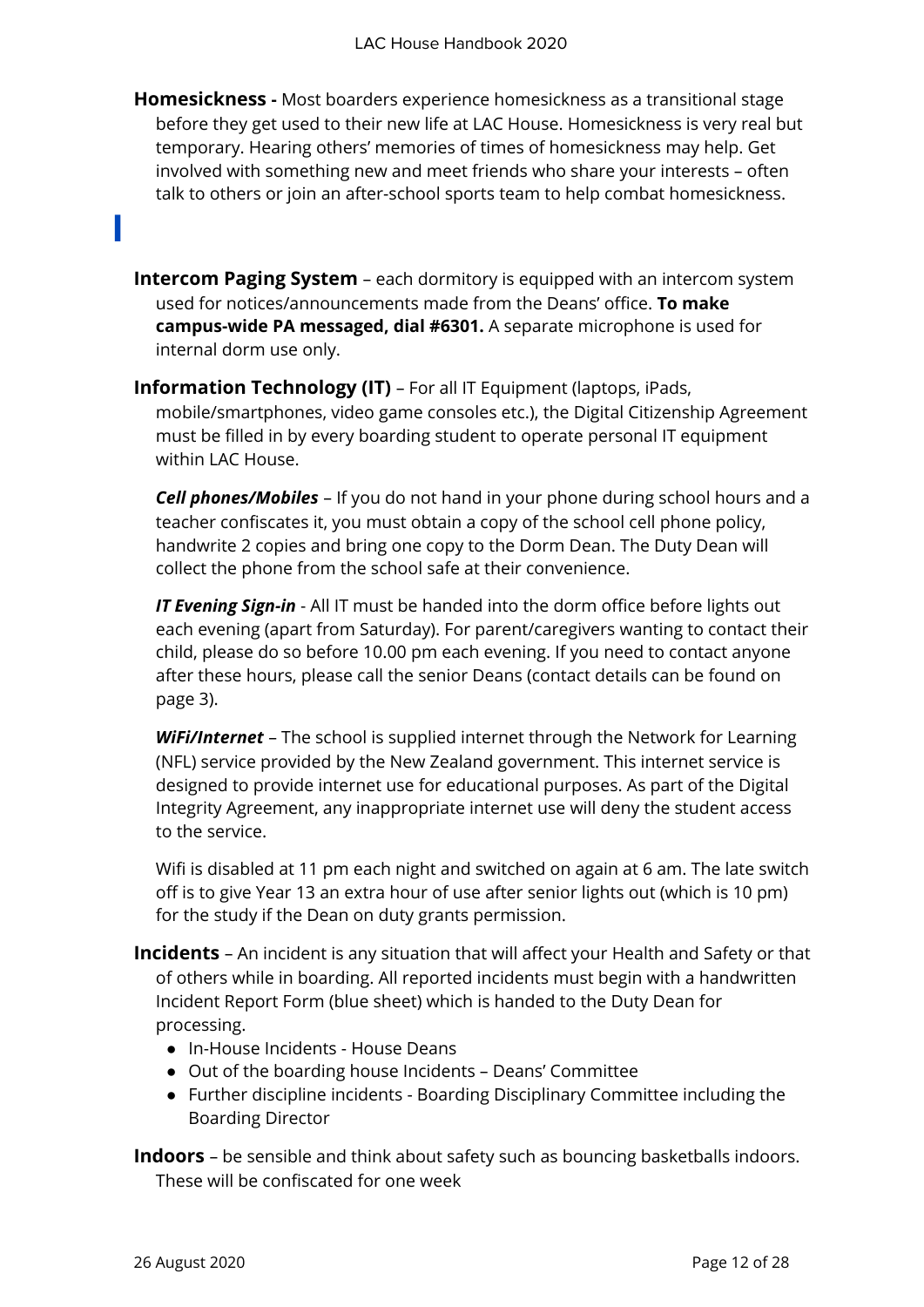**Initiatives** – any student initiatives such as prayer groups, tutorials, craft making groups, reading book clubs, physical fitness. Projects should be discussed with a Dean and efforts made to purchase materials if necessary to establish these initiatives.

### **J**

**Jewellery** - LAC House follows the same guidelines as stated in the LAC student Handbook, e.g. piercings for girls only, one plain stud (no larger than 5 mm) per earlobe and dress jewellery kept to a modest appearance.

#### **L**

**Leave** – is a privilege, not a right. Safety is paramount. Even if a parent/caregiver approves the leave, Duty Boarding Staff or Boarding Director makes the final decision. **Weekend leave requests must be handed in no later than 9.00 pm Wednesday and approved by parent/caregiver by 10.30 am Thursday.**

When approval is given for leave at any, an agreement based on trust is entered between the Boarder and LAC House. The Boarder is trusted to go ONLY to the place approved. Breaches of trust are viewed very, and consequences apply.

### **Leave:** *Boarder Responsibilities*

| <b>Year 7 &amp; 8</b> |                                                                      |
|-----------------------|----------------------------------------------------------------------|
| <b>Weekends</b>       | Approved by Parent, Host family, Boarding staff - return to the      |
|                       | dormitory no later than 5 pm on Sunday. Room left clean and tidy     |
|                       | before going on leave.                                               |
| Town                  | Be with another boarder at all times - Thursday full school uniform. |
|                       | One Saturday evening per month, one Sunday afternoon per month.      |
|                       | Must wear clothing with school label.                                |
| Overnight             | No overnight to a friend's house Monday to Thursday nights.          |
| <b>Family</b>         | With special permission from duty staff and parent contacted. Return |
|                       | to the dorm by 7 pm - arrange cover for kitchen duty if necessary    |
| <b>Special</b>        | An email is required from parent/caregiver to Boarding Director,     |
|                       | approving involvement in the sport for each term.                    |

| <b>Year 9 &amp; 10</b> |                                                                                                                                                                    |
|------------------------|--------------------------------------------------------------------------------------------------------------------------------------------------------------------|
| <b>Weekends</b>        | Approved by the caregiver, host family, boarding staff – return to the<br>dormitory no later than 7 pm. Room left clean and tidy before going<br>on weekend leave. |
| <b>Study</b>           | No more than one evening per week out of full study.                                                                                                               |
| <b>Sport</b>           | Email required sent to Boarding Director from parent/caregiver<br>approving involvement in the sport for each term.                                                |
|                        |                                                                                                                                                                    |
| Town                   | Sunday afternoon - wear clothing with school label, tidy mufti no                                                                                                  |
|                        | Thursday if taking Sunday trip.                                                                                                                                    |
|                        | For Thursday - full school uniform is required. Saturday evening-tidy                                                                                              |
|                        | mufti or wear LAC House hoodie.                                                                                                                                    |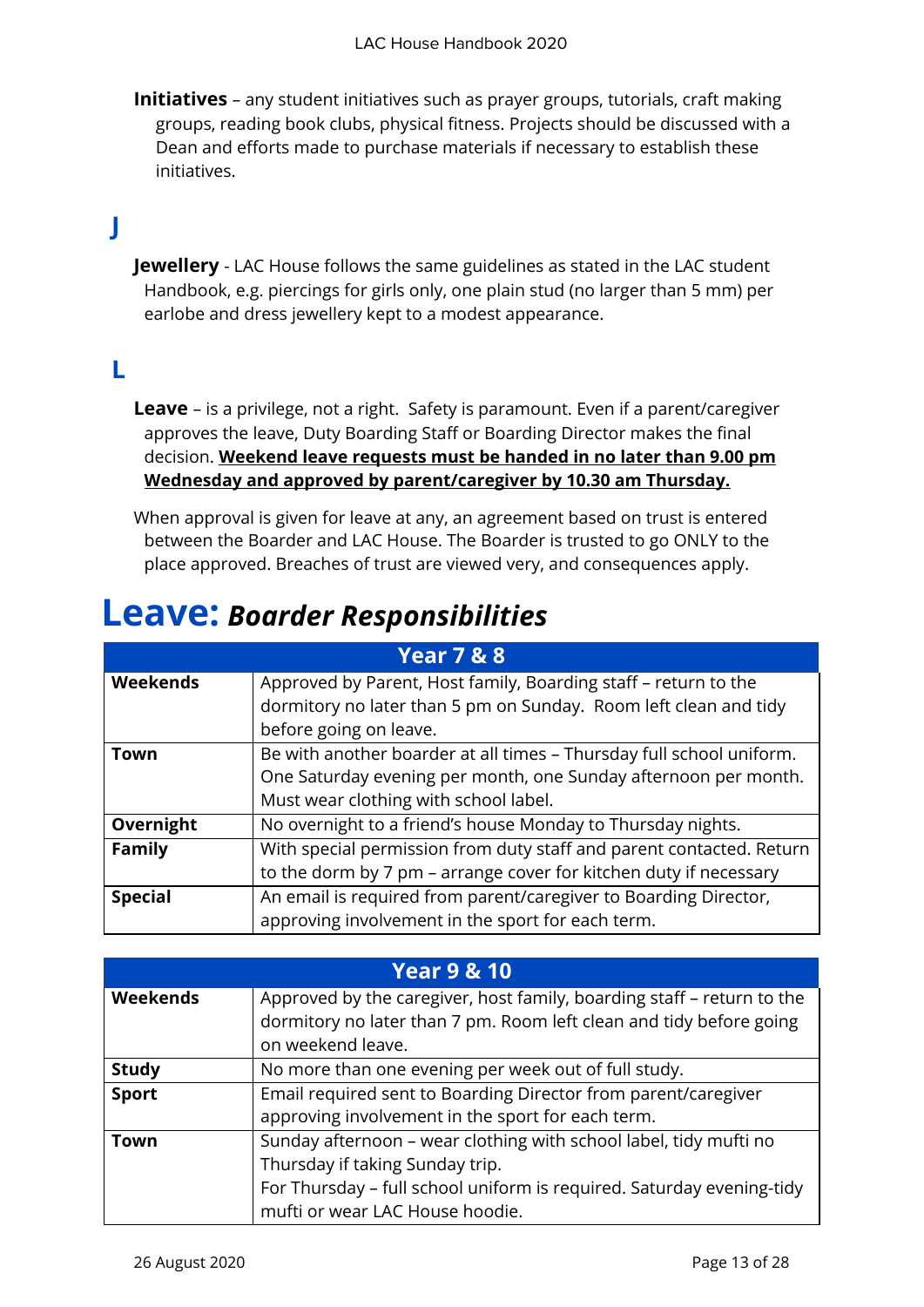| <b>Special</b> | Sabbath lunch – MUST speak directly to the duty dean with Sabbath      |
|----------------|------------------------------------------------------------------------|
|                | nost contact details to arrange to drop off by the host family or pick |
|                | up by duty dean.                                                       |
| Family         | See duty dean with details of outing with family and return times.     |

|                | <b>Year 11 &amp; 12</b>                                              |
|----------------|----------------------------------------------------------------------|
| <b>Sport</b>   | An email from parent approving involvement in the sport for each     |
|                | term.                                                                |
| Town           | Sunday – tidy mufti with school label clothing. Thursday – school    |
|                | uniform wear only - no extras such as caps, beanies and shirts       |
|                | tucked in at all times.                                              |
| Overnight      | No overnight to a friend's house Monday to Thursday.                 |
| <b>Special</b> | With family from 3.15 pm until 7.00 pm. (no meal saved and get       |
|                | cover for kitchen duties if necessary)                               |
|                | Sabbath lunch – aim to have this outing arranged and inform deans    |
|                | by Thursday 8.00 am - complete Leave form with details               |
| <b>Work</b>    | Prior written application and supporting email from parent/caregiver |
|                | to the Boarding Director before approval obtained. Work to be        |
|                | rostered no more than twice per week on school nights.               |

# **Leave: Parents/Caregivers**

#### *When approving a leave, please note the following:*

- 1. Leave is a privilege and is at the discretion of the Dean and/or Boarding Director. Leave may be revoked as part of disciplinary procedures. A boarder must not leave the dorm until the duty Dean has approved leave outside the parameters of permitted leave, the leave may be declined. Dress is to be appropriate to the occasion and shoes must be worn at all times. A high standard of presentation and behaviour is expected when representing LAC House.
- 2. Weekend leave: Boarders must complete the Leave Form with all details to ensure approval at the Thursday Weekend Meeting. Incomplete details will delay a response or forfeit the leave request. Transport is to be by an approved adult (as listed on the Leave Form), and school uniform wear is required for public transport.
- 3. Details of the host family receiving the boarder into their home must be complete and accurate as stated on the Request Leave Form. Changes to leave cannot be made by a boarder.
- 4. When going on special leave in a group, a leave plan is to be submitted to the duty Dean at least five days in advance of the proposed activity. If going to a licensed restaurant, an adult is to accompany the group.
- 5. Rules for exam leave must be observed and will be on the dormitory noticeboards. The structured study is compulsory over this period. No visitors allowed during exam leave periods. In Term 4, a boarder's last day in the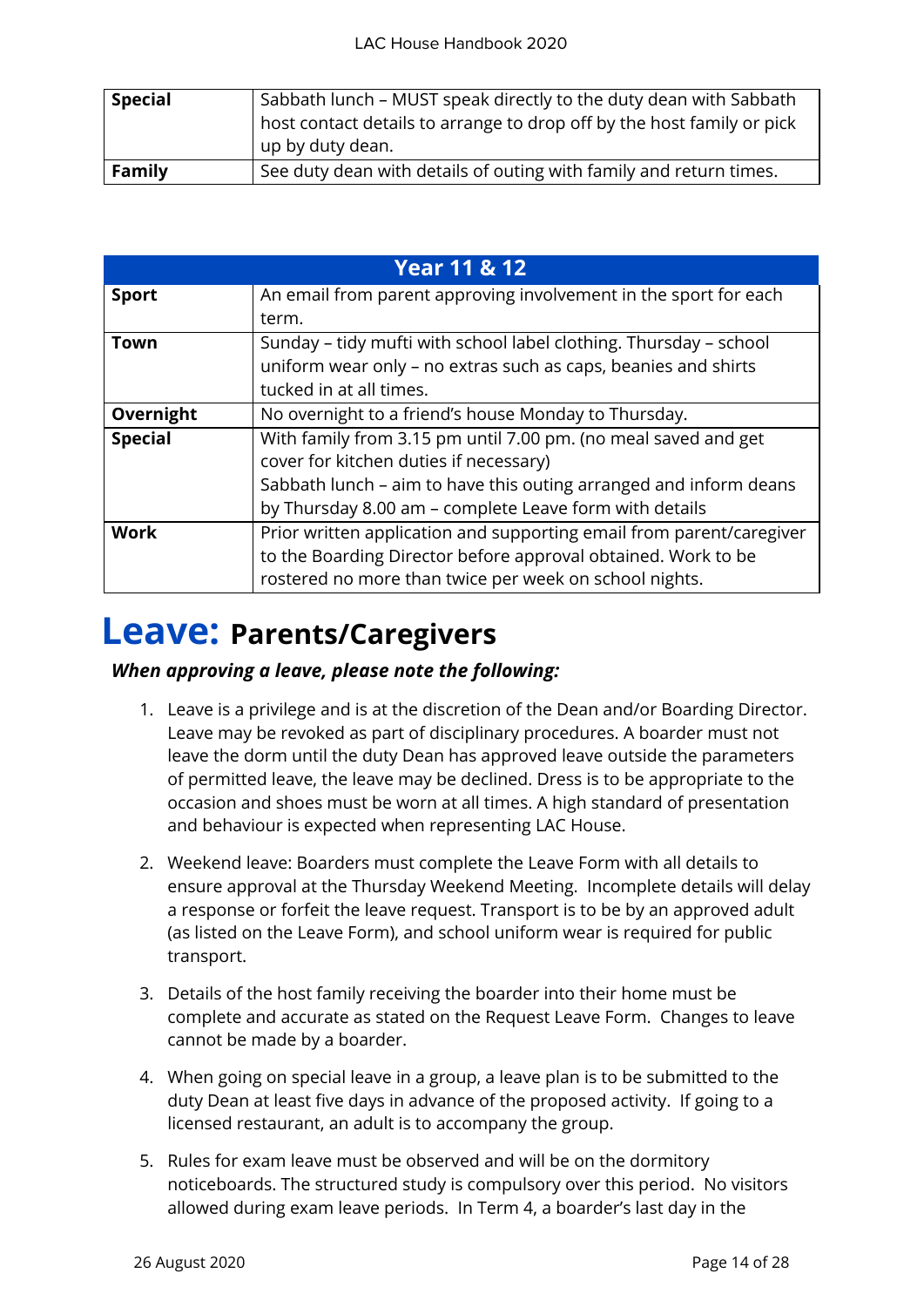dormitory is the same day as your last exam. International boarders must have flight details to the duty Dean

**Laundry** - Laundry room that has washing machines and clothing dryers. You must provide your own wash powder. A washing basket is available for use. See the Deans for assistance with laundry. School uniforms must be clean, ironed and tidy every day.

### **P**

- **Personal Hygiene** You must shower every day. If you play sports, exercise, shower twice a day. Use roll-on deodorant and moisturise often. The use of AEROSOL cans is prohibited within each boarding house, due to Health and Safety regulations and the possibility of the roof alarms being set off by the fumes. Footwear is required on all carpeted areas in the dorm and café buildings. Bedding must be changed every week.
- **Prohibited items** due to the Ministry of Education Hostel Regulations (2005), the following items or practices are prohibited - NOT ALLOWED ANYWHERE ON CAMPUS or IN YOUR POSSESSION as a boarder at LAC House.

Prohibited items include:

- 1. Alcohol and Drugs (prescription drugs must be held in safekeeping in the dorm office)
- 2. Cigarettes, cigarette lighters
- 3. Weapons (including dummy firearms)
- 4. Aerosols (including spray deodorant)

Also prohibited for health & safety requirements and consideration of others living within LAC House:

- 1. Televisions, Games Consoles & HiFi systems
- 2. Kitchen Appliances
- 3. Heaters

Misuse of campus property that would endanger the health and safe wellbeing of yourself or others will face stiff disciplinary action.

# **R**

**Room keys** are issued by the Accounts office. The Business Manager's permission must be given for you to receive a personal room key. If your key is lost, a \$25 replacement fee must be paid before a new key can be issued.

# **S**

**Sabbath Observance** – Friday sunset to Saturday sunset. We refrain from usual weekly activities such as sport in the gym/court/outside, movies/gaming, music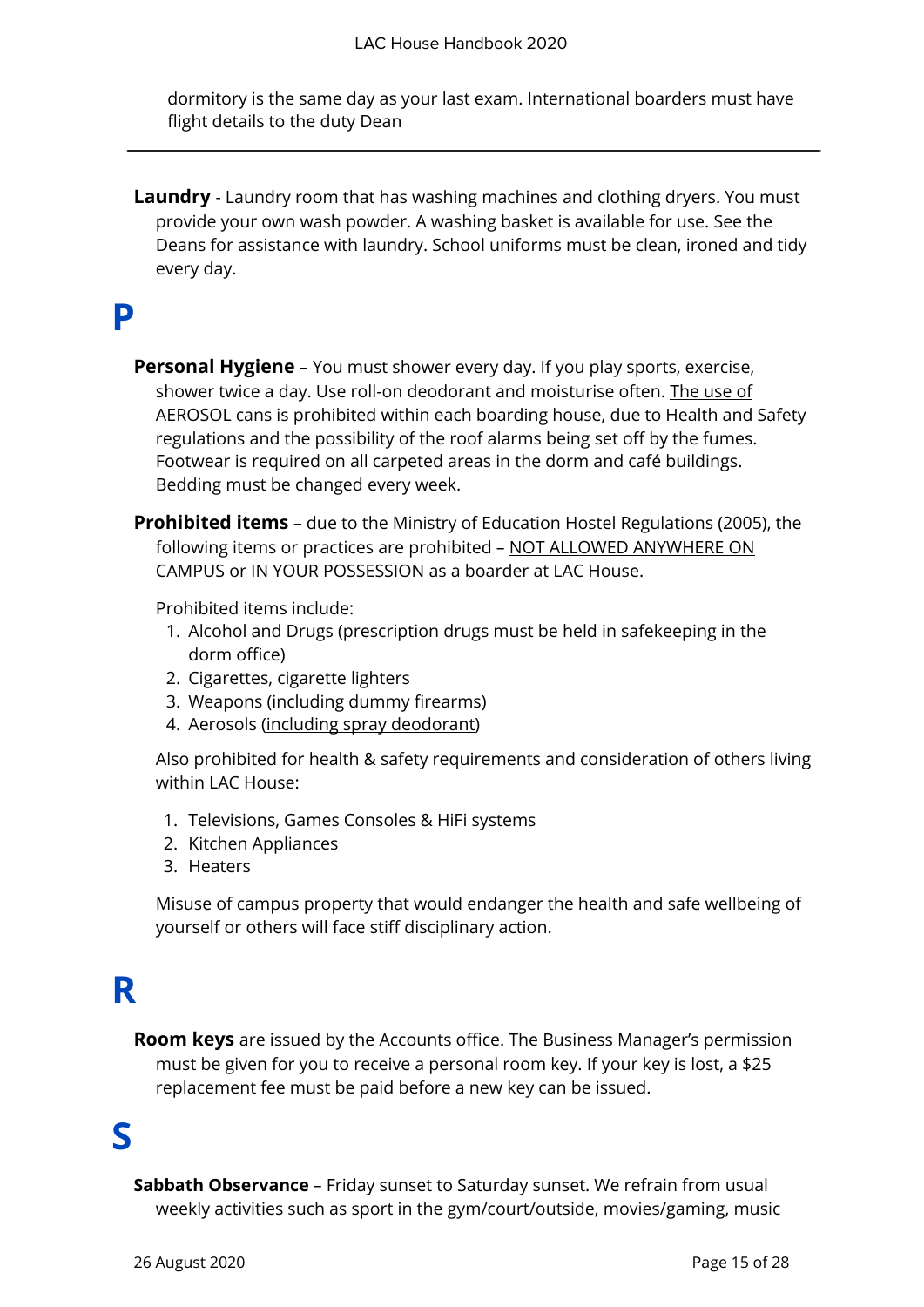with non-Christian lyrics, shopping. These are replaced with church fellowship, praise-singing and listening to messages of hope in Jesus Christ. The Sabbath has to do with God's great purpose for creating man. It is a reminder of God Creator and Sabbath observance is one of the great signs by which people could be reminded of who God is, and of His creation.

The word Sabbath means "rest" in the original Hebrew language. Physical rest and mental relaxation and refreshment after a busy week at school are obvious reasons for the Sabbath.

Most of you are under pressure from time to time – assignments, deadlines, studying for a test, extracurricular activities, to name just a few. Hobbies, special interests are for the first six days of the week. The Sabbath is a special time God claims – puts His name on – then gives back to us entirely for our own good. Then to top it all off, He promises blessings now and a great future reward for cheerfully and truly keeping Sabbath.

During the warmer months in Terms 1 and 4, we are able to explore the various reserves and bush walks of Manawatu-Whanganui Sabbath afternoons – a real treat to see.

Opening and closing Sabbath is held every, and we ask that you refer to the weekend planner sheet on your dormitory noticeboard for the location and times.

- **School Holiday breaks** At the end of each school term in April, July, September and December. The dormitories are closed for school, and Homestays arranged for boarders with student visas, if required. Each boarder is required to clean their room thoroughly, pack all belongings away (including any room decorations). Storage of personal belongings – they will not be responsible for the safety of personal items left in the room during the end of school breaks. Exceptions will be for those with student study visas.
- **Security Cameras** CCTV cameras are operational throughout the campus, for the safety of our boarders and deans.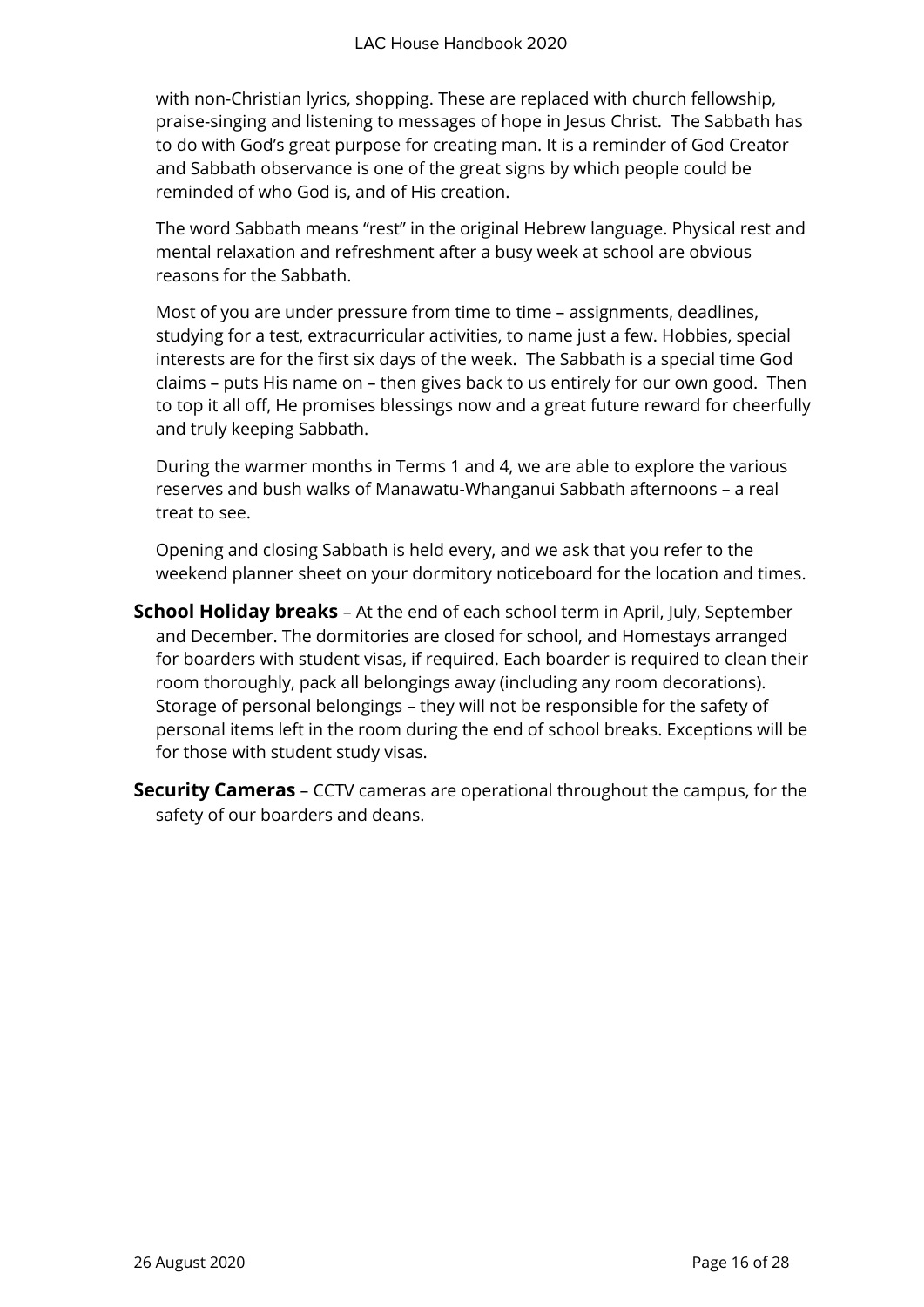- **Sickness** procedure: let the Duty Dean know you are sick. If you are going to be absent from school, you MUST remain in the dormitory for 24 hours, no IT during school hours, and meals will be brought to you in the evening. If sickness persists after 48 hours, parents to be advised that you will be taken to see a doctor.
- **Sign in/Sign out Book** In the front hallway of each dorm, there is a register for each boarder to sign out if they have permission to leave campus for any activity. Boarders must sign back in by filling out the required fields on the register.
- **Social Media** All students of Longburn Adventist College must agree to the Digital Integrity Agreement. Please see the LAC Student Handbook for more information. Correct use of any digital equipment is expected at all times.
- **Soul Time** Evening worships from 7-7.20pm on school evenings. The typical weekly Soul Time schedule is: Mondays – Chaplain, Tuesdays - Duty Dean, Wednesdays - small groups, Thursdays - Duty Dean
- **Spending** contact your parents/caregivers for pocket money spending. An EFTPOS card is advisable but be careful how these funds are used. \$20.00 per week is sufficient for weekly provisions.

# **T**

- **Time Management** we are invested in your personal wellbeing and happiness at LAC House. To achieve this level of satisfaction, you are encouraged to plan ahead of time within the framework of boarding house routines, e.g. know well the dormitory routine times for meals, worship and study.
- **Town Trips**  Regular opportunities are available for boarders to visit town to run personal errands. Boarders are expected to use these opportunities to organise their own shopping as it is only in special circumstances (e.g. doctor's visit) that a Dean on duty will give lifts to town.

For Years 7-9: A staff supervisor will assist during their town excursion. Town trips are a privilege, not an expectation.

For special occasion town trips outside of the hours listed below, boarders can request permission to go to town by filling out a leave form (yellow) for the Thursday Weekend Planning Committee. Approval may be granted subject to academic work and dorm commitments being up to date. Any change to these criteria will forfeit future requests.

*Thursday:* 2.30-4.30pm. You must be dressed in full school uniform wear and represent the school well during this excursion to The Square, Palmerston North. *Saturday Evenings*: A planned half-hour outing to Countdown for essentials is available.

*Sunday Afternoon*: 2-3.30pm available for trips to town or for swimming at the Lido.

Please note that only Year 13 boarders are allowed to travel to town on both a Thursday and Sunday in one week.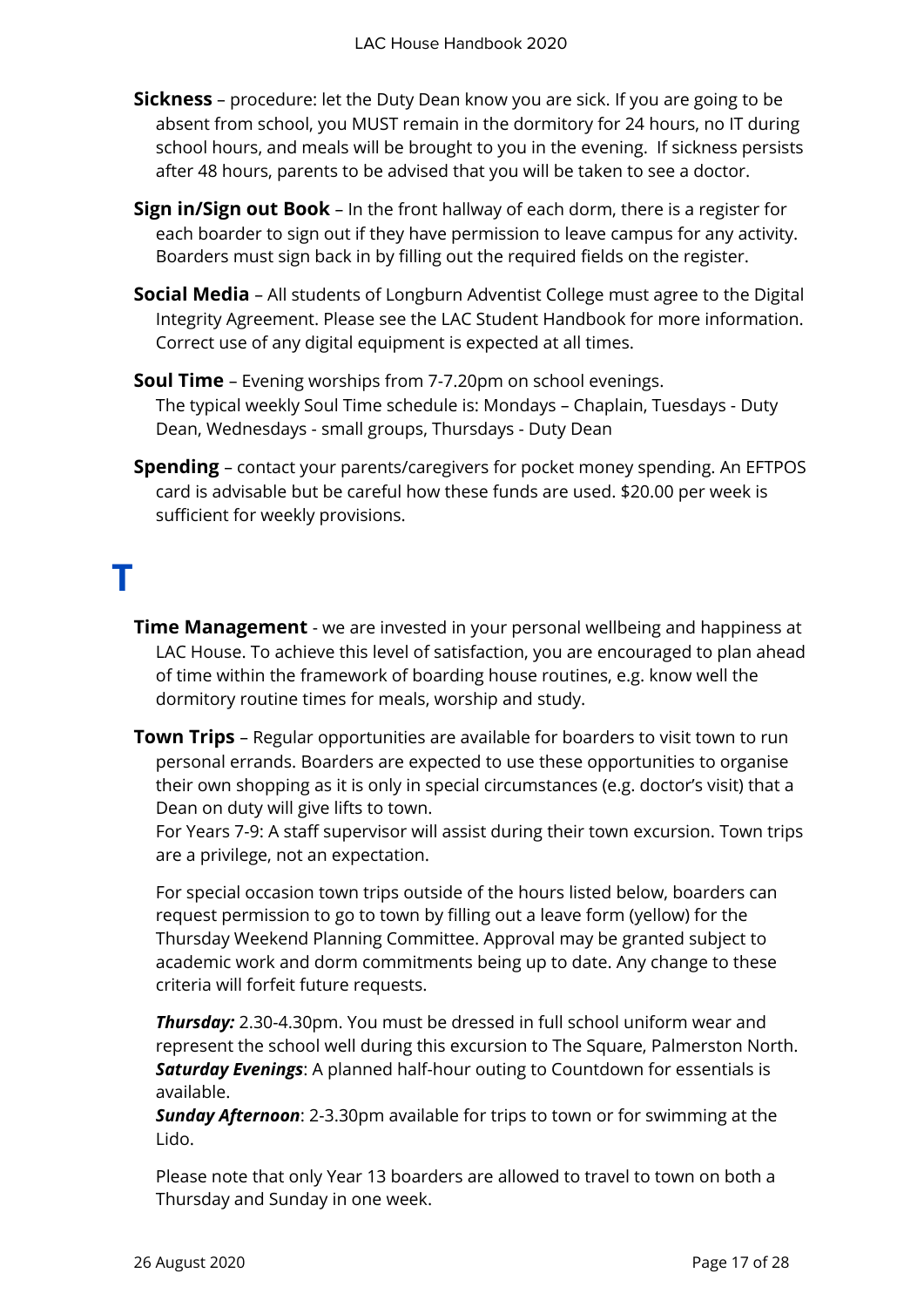- **Transport** School vehicles (10 seater van, 7 seater, 4 seater cars, 30 and 48 seater buses) available to transport you to sports, church, shopping, public transport stations, errands, medical appointments and so on. Boarding staff are not expected to juggle their duty time between unscheduled trips. Be wise and arrange ahead of time with the Dean on duty for off-campus appointments.
- **Travel Arrangements** Transport to and from Palmerston North Airport, Bus and Railway stations are provided by LAC House. The arrival and departure details should be communicated *at least a week before travel*. Boarders are required to arrive for each 1/2 term the day before school starts, by 9 pm, and are not meant to come any earlier than the day before, unless arranged with staff under special circumstances. Boarders are also to depart for breaks no later than 9 pm the day following the end of Term unless otherwise arranged with staff.

# **U**

**Uniform wear –** school wear as outlined in School Handbook. Clothing with school logo is preferable for off campus wear Saturday evenings and Sunday afternoons.

# **V**

**Vehicles** – On the rare occasion that a Year 13 boarder wishes to keep a personal vehicle on campus (e.g. car or motorcycle) they must follow the LAC school Vehicle Policy.

# **Y**

**Year 13 Privileges** - As a senior boarder at LAC House, you will be allowed certain privileges not given to other boarders. Along with the privileges you will be expected to be examples of responsibility to the younger boarders. Your senior Dean may seek you out to help with senior duties e.g. taking roll mark, supervising Sunday clean up, monitoring uniform of junior boarders.

Examples of Y13 Privileges:

- 1. SIT does not need to be handed in at night time.
- 2. The option of going on both Sunday and Thursday town trips in the same week.
- 3. Study in the dorms during evening study period after Soul Time.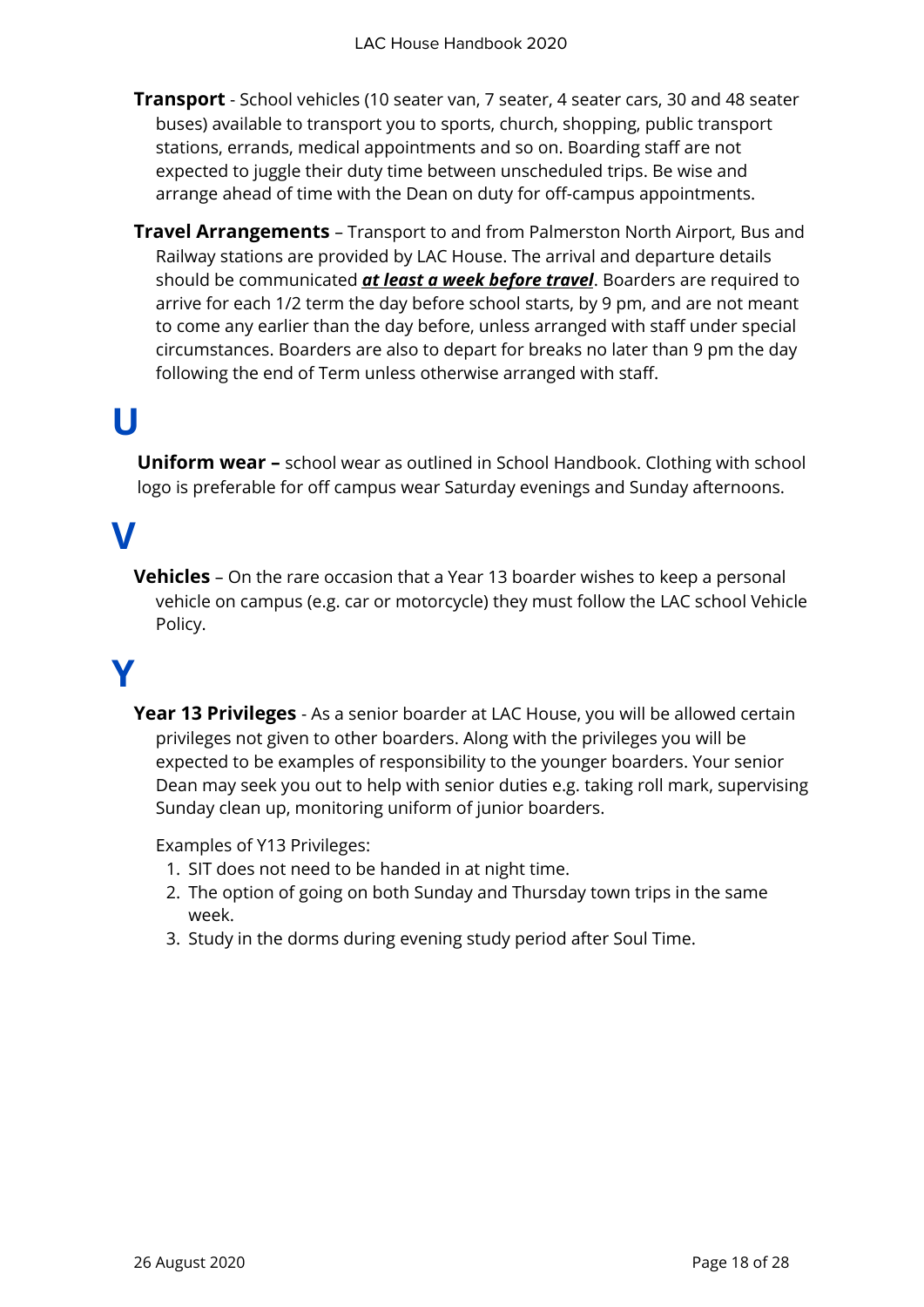# **Weekday Dorm Routine**

### **Mornings (am)**

- **6.00** Dorm lights turned on, alarm deactivated.
- **6.30** Notice over the intercom to wake up, stretch, toilet, freshen up.
- **6.45** Change into uniforms, make own beds (monitors assist in dorms).
- **7.00** Tidy bench tops, open curtains, pack school bag. *Prep for worship when rostered.*
- **7.20** Be seated in chapels (full school uniform) for student Morning Watch/roll mark.
- **7.30** Head to the cafeteria for lunch making/queue for breakfast foods.
- **7.55** Breakfast and lunches made kitchen duties or return to the dorm for grooming.

#### *NOTE:*

Dormitory buildings locked, 8.40am to 3.15pm. Go to reception to contact Deans if needed.

### **Afternoons (pm)**

- **3.15** School finishes, return to dorms and change out of your uniform. Dorm duties, after-school sports, recreation, 4-4.30pm out-of-dorm fitness.
- **5.25** Be seated in the cafeteria room, wearing correct cafeteria dress code, and await instructions.
- **5.30** Karakia/Pray. Dinner will be served to staff followed by duties people (if present), then table by table to food servery.
- **6.00** All food trays to wash servery, kitchen duties begin until 6.25/30pm. Recreation time starts for non-duty people after dinner until 6.55pm.

### **Evenings (pm)**

- **6.55** Return to own dorm take study books to worship (Soul Time).
- **7.00** Evening worship (Monday/combined, Tuesday/small groups, Wednesday and Thursday own dorms).
- **7.30** Evening study time in the cafeteria, library or computer room.
- **8.30** Juniors (Years 7-10) return to respective dormitory buildings and get ready for bed.
- **8.45** Study ends. Pack up, return to dorm. Shower & bed prep. Hand in all IT to office. Lights out: juniors 9.30 pm, Year 11 9.45 pm, Years 12/13 at 10.00 pm.
- **10.00** Seniors lights out, can have lamps on. Doors alarmed, quiet in dorms. Staff patrol.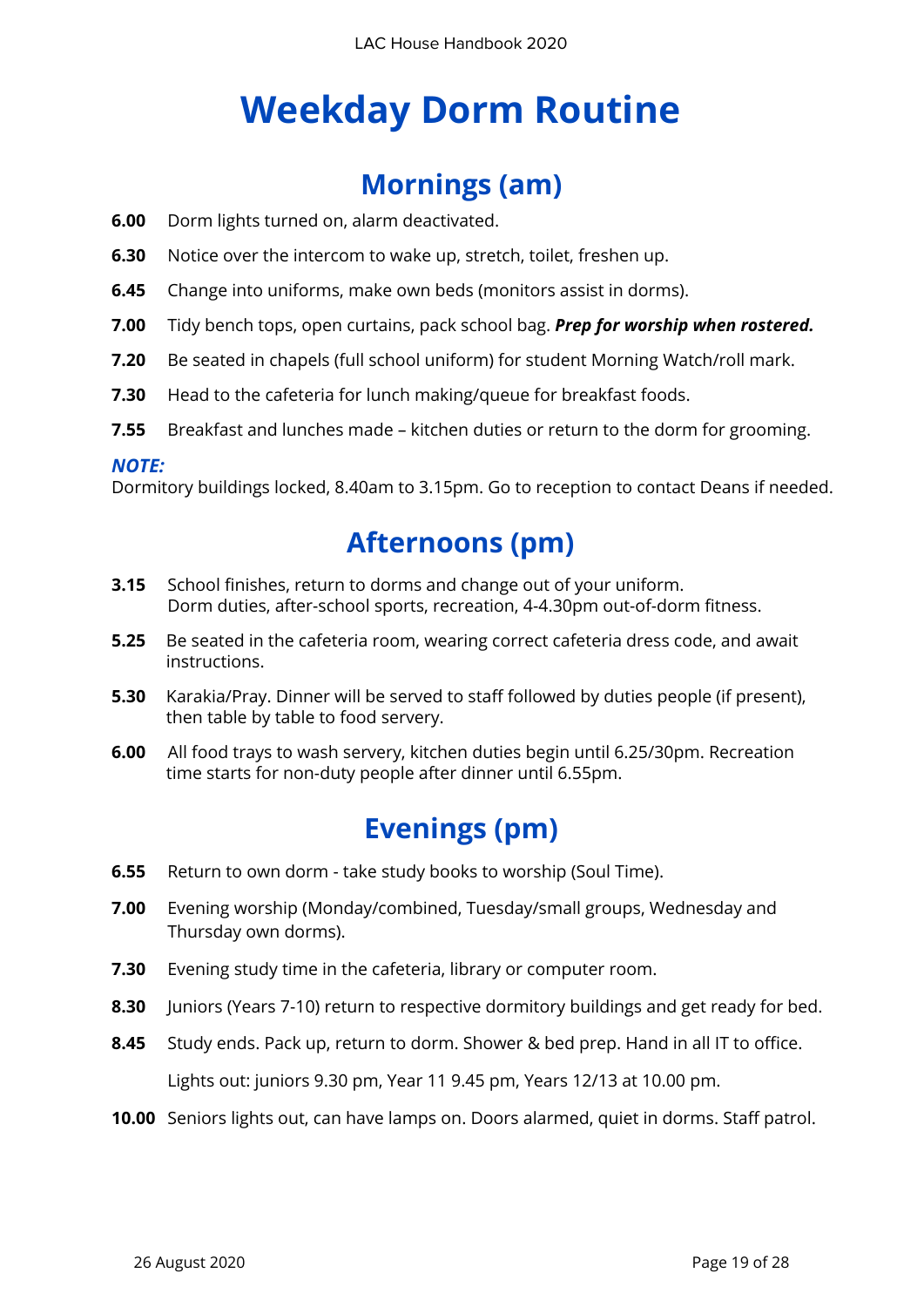# **Weekend Dorm Routine** *(Example)* **Saturday/Sabbath**

- **7.30 am** PA notice over your dorm to wake up, have a wash, get changed for breakfast.
- **8.00 am** Breakfast prepared by dorm staff (Central Church, be ready and dressed).
- **9.15 am** Bus to Central Church.
- **9.40** Bus to Mosaic Community Church.
- **12.45 pm** Return to campus for lunch.
- **12.55 pm** Seated at tables for lunch.
- **1.00 pm** Lunchtime in the cafeteria. Student roster cleaning duties 1.30pm.
- **3.00 pm** Afternoon activities refer weekend sheet. Duty Deans will PA any changes.
- **Sunset** Worship and notices for Sabbath closing.
- **5.30 pm** Dinner take your tray to the washer as soon as you finish, and chairs in.
- **7.00 pm** Evening activities (notices in each dorm).
- **11.30 pm** Get ready for dorm lock up, doors alarmed, quiet on campus.

### **Sunday**

- **9.00 am** Wake up! Stretch your muscles before leaving your room.
- **9.25 am** Be seated in the chapel for morning worship and deep cleaning notices.
- **9.40 am** Duties around the dorm and campus. Deep cleaning procedure.
- **10.55 am** Be seated in the cafeteria for brunch.
- **11.00 am** Brunch sign sheet for town visit (choose Sunday OR Thursday of the same week, unless Year 13).
- **11.30 am** Kitchen-rostered cleaning, rest of afternoon, own recreation on campus.
- **2.00 pm** Town trip mufti wear unless otherwise directed. Return time as directed.
- **5.25 pm** Make your way to the cafeteria for dinner.
- **5.30 pm** Dinner/clean up/worship in each dorm, preparation for school tomorrow.
- **7.00 pm** SOUL TIME in own dorms/or combined Hand in IT before 9 pm.
- **9.30 pm** Lights out and quiet in dorms until 6.00am.

\* Sunday evening lights out time for all year levels\*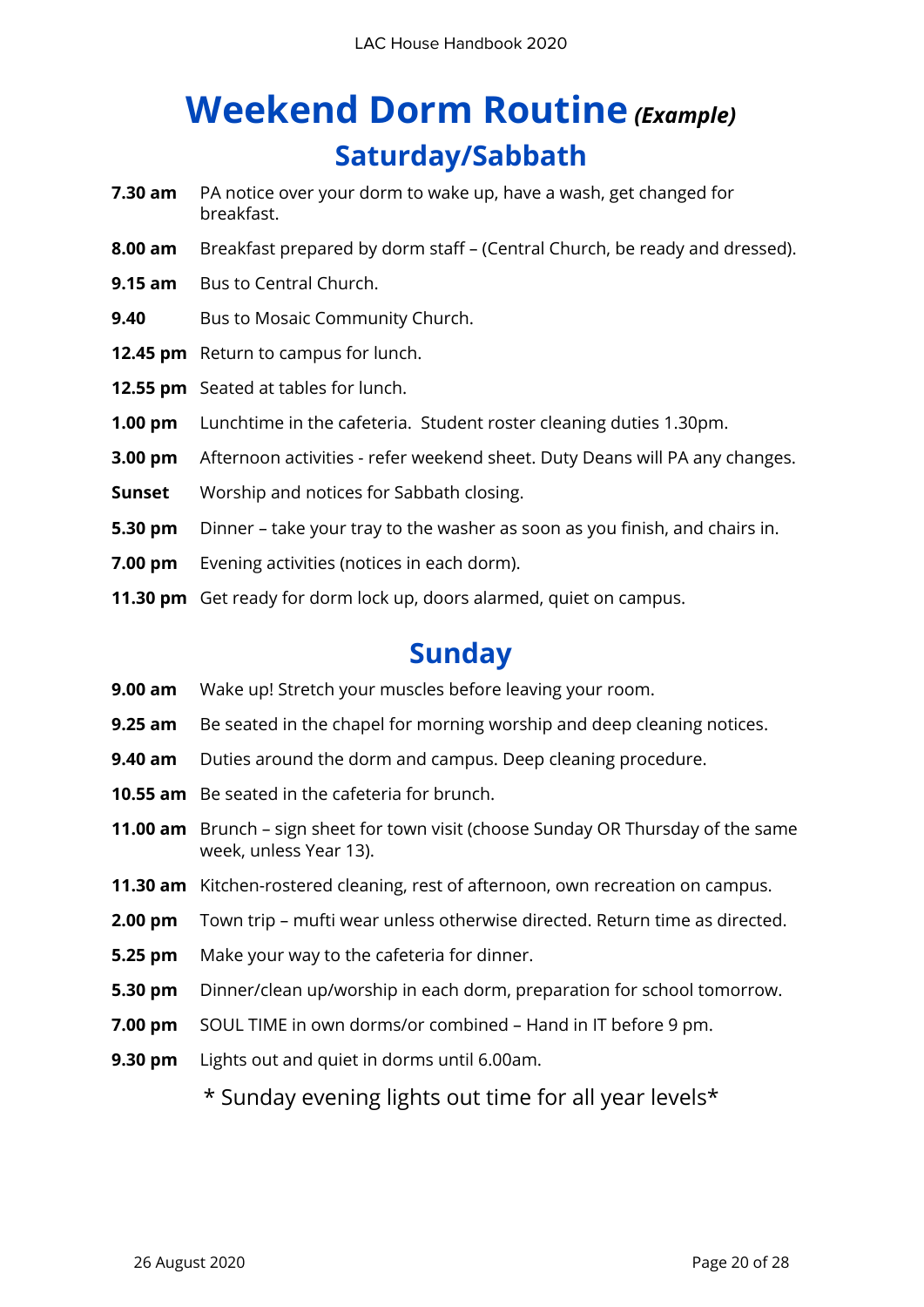# **LAC House Glossary**

| <b>Boarder</b>       | Students living away from home on school campus.                                                                                                                                                     |
|----------------------|------------------------------------------------------------------------------------------------------------------------------------------------------------------------------------------------------|
|                      | Boarding House Building where boarders live.                                                                                                                                                         |
| <b>Dormitory</b>     | Or Dorm (Girls' or Boys'). Another term for boarders' living<br>environment.                                                                                                                         |
| Cafeteria            | Building where day students can eat during school hours. A tuck<br>shop operates during school hours. Students pay for purchases<br>from the latter.                                                 |
| <b>Churches</b>      | Palmerston North Central SDA Church and Mosaic SDA Community<br>Church.                                                                                                                              |
| <b>Deans</b>         | Different from Year Level Deans at school. Boarding Deans are not<br>teaching staff, and monitor close supervision in the dormitories<br>and general boarding after school and during weekend hours. |
| <b>Deep Clean</b>    | Each Sunday morning before brunch, all boarders are expected to<br>help thoroughly clean their dorm, ready for the week ahead.                                                                       |
| <b>Dining Room</b>   | Boarders' cooked meals: Breakfast and Dinner in the cafeteria.                                                                                                                                       |
| <b>Dorm Council</b>  | Assist with student boarders' social and general matters in<br>boarding.                                                                                                                             |
| <b>House Hoodies</b> | Talk to your dean about the purchase of a House Hoodie.                                                                                                                                              |
| <b>Hostel</b>        | Legal reference to the dormitories, boarding house establishment.                                                                                                                                    |
| Intercom             | An intercom/PA system per dormitory, is used for notices.                                                                                                                                            |
|                      | Morning Watch Early morning devotion taken by rostered boarders throughout the<br>school year                                                                                                        |
|                      | School Lunches At breakfast time, boarders make their own sandwiches and<br>choose other food items such as fruit, muffins, snacks for their<br>lunch packs.                                         |
| <b>Study</b>         | Study or Prep refers to supervised times of study by dorm staff.                                                                                                                                     |
| <b>Soul Time</b>     | Evening worship taken by Deans or invited guests.                                                                                                                                                    |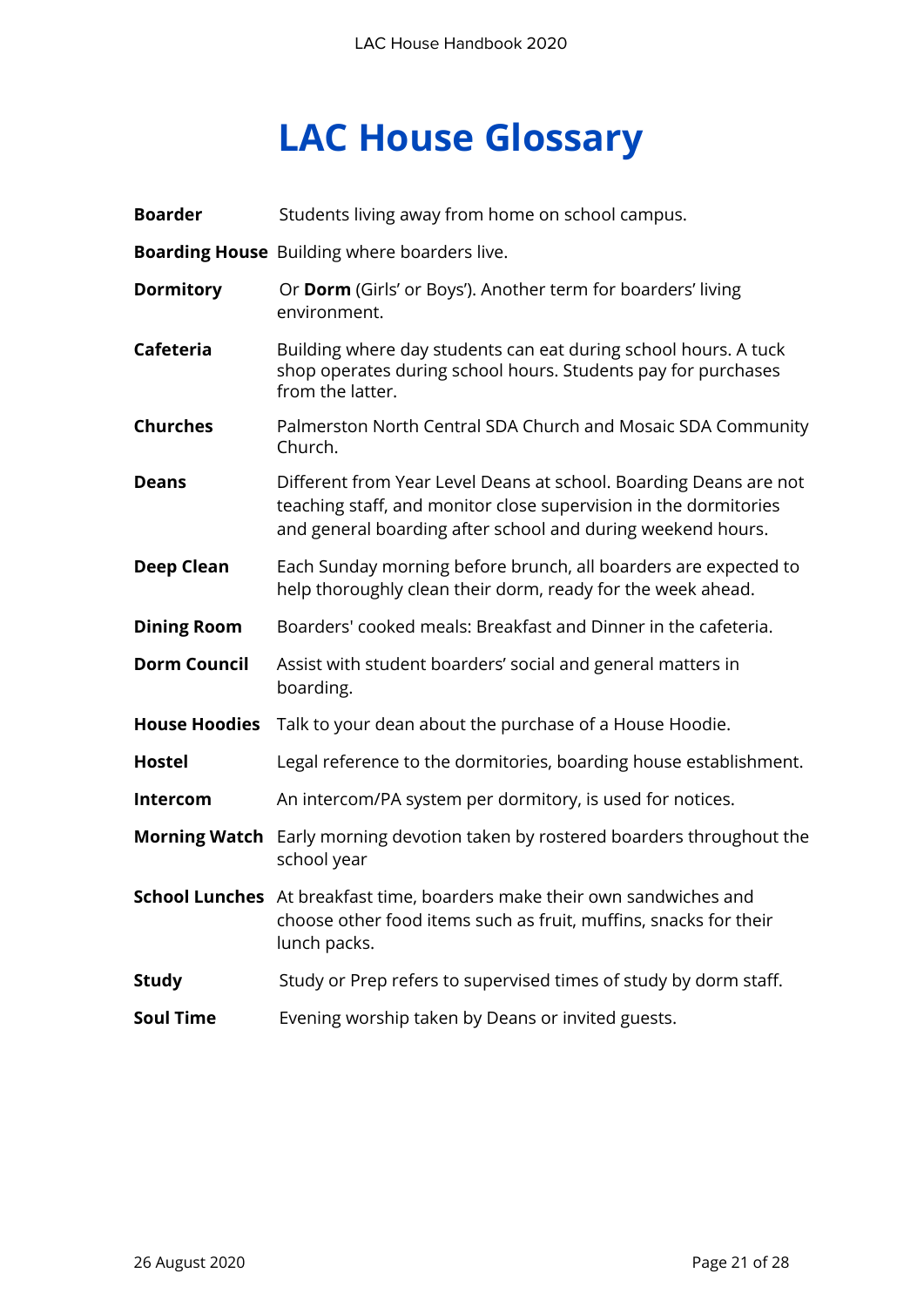# **FAQ**

## **Who do I see if I…**

#### **…am feeling homesick?**

Talk to any of LAC House Deans; they will be more than happy to have a chat with you and make sure you are feeling ok.

#### **…just need someone to talk to?**

Again, the dorm Deans will be more than happy to have a chat to you about anything that might be bothering you, or talk to your friends, school counsellor Mr Aiono, teacher, or Mr Amoah (school chaplain): [kofia@lac.school.nz](mailto:kofia@lac.school.nz)

#### **…have questions about my subject choice?**

Mrs Aiono is the best person to talk to in regards to subject options. Please ask at school reception if he is available (during school hours). Email: **[tamara@lac.school.nz](mailto:tamara@lac.school.nz)** 

#### **…want to talk about God or other spiritual matters?**

You can either speak to one of the LAC House staff or talk to the school chaplain, Mr Gredig.

#### **…want to join an after-school sports team?**

Mr Llena is the person in charge of after-school sports so he will be able to tell you what sports are available and when they are on. Email: **[sport@lac.school.nz](mailto:sport@lac.school.nz)** 

#### **…want to take music lessons?**

Talk to Mrs van Wyk/roll mark teacher/Year Level Dean. They will let you know what instruments are available for itinerant lessons. Email: [sandyvw@lac.school.nz](mailto:sandyvw@lac.school.nz)

#### **…have questions about exams?**

Talk to your Year Level Dean. If they are unable to help, see Mrs Aiono.

#### **…need to sort out finances?**

Mr Andrew Chen (Business Manager) or Mrs Allison Flood (Accounts Clerk), can help you with such things as what to do if you need to charge items against your school account or pocket money arrangements. Email: [finance@lac.school.nz](mailto:finance@lac.school.nz) or [allisonf@lac.school.nz](mailto:allisonf@lac.school.nz)

#### **…need to talk about my future?**

Mrs Cathy Mancer is the career officer – his office is located upstairs in the library: Email: [cathym@lac.school.nz](mailto:cathym@lac.school.nz)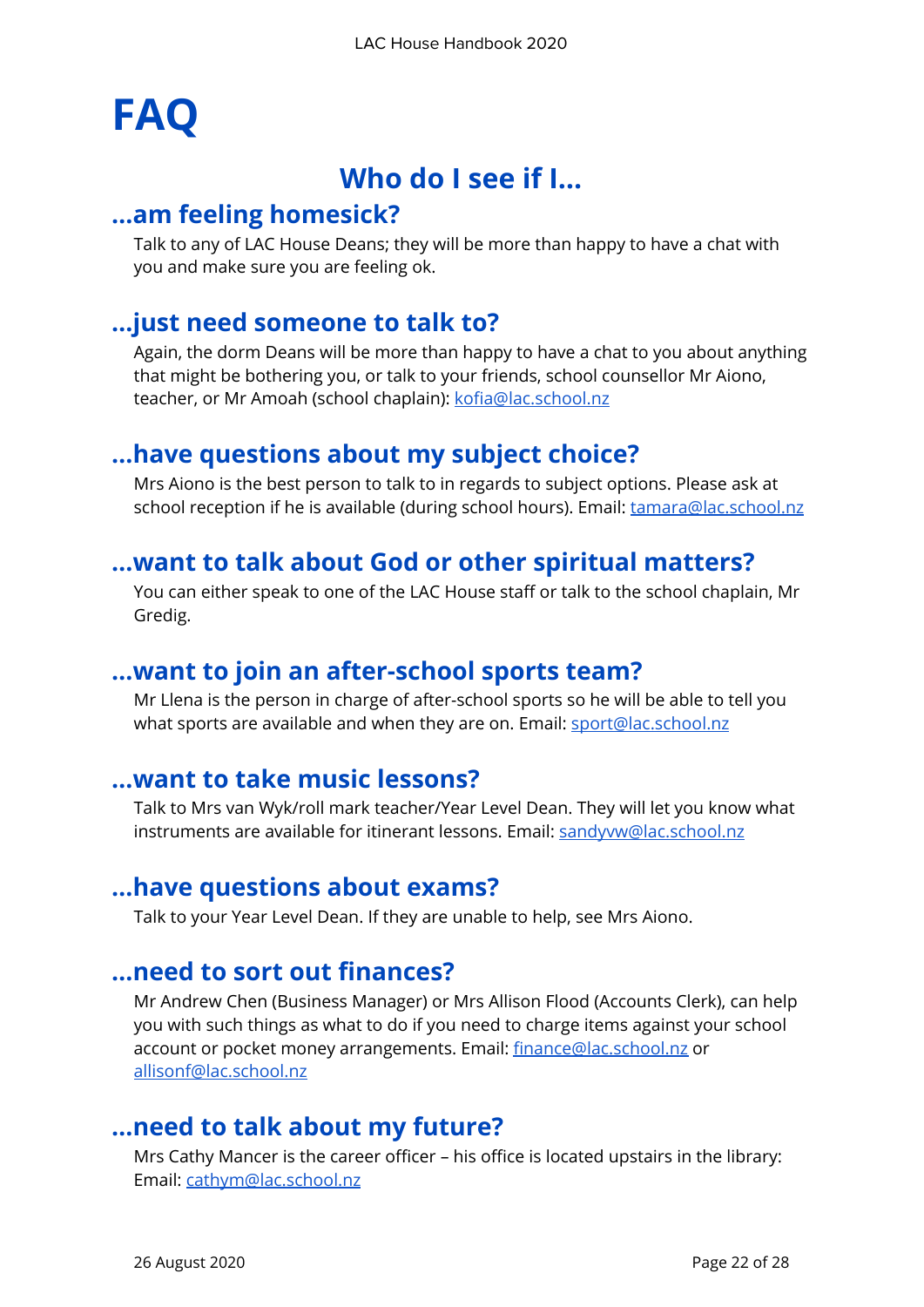# **Appendix**

- LAC House Layouts
	- Boys' Dorm p.24
	- Girls' Dorm p.25
	- Evacuation Map p.26
- Grievance Procedure p.27
- Boarder Agreement p.28 (to be signed by all boarders before entry to LAC House)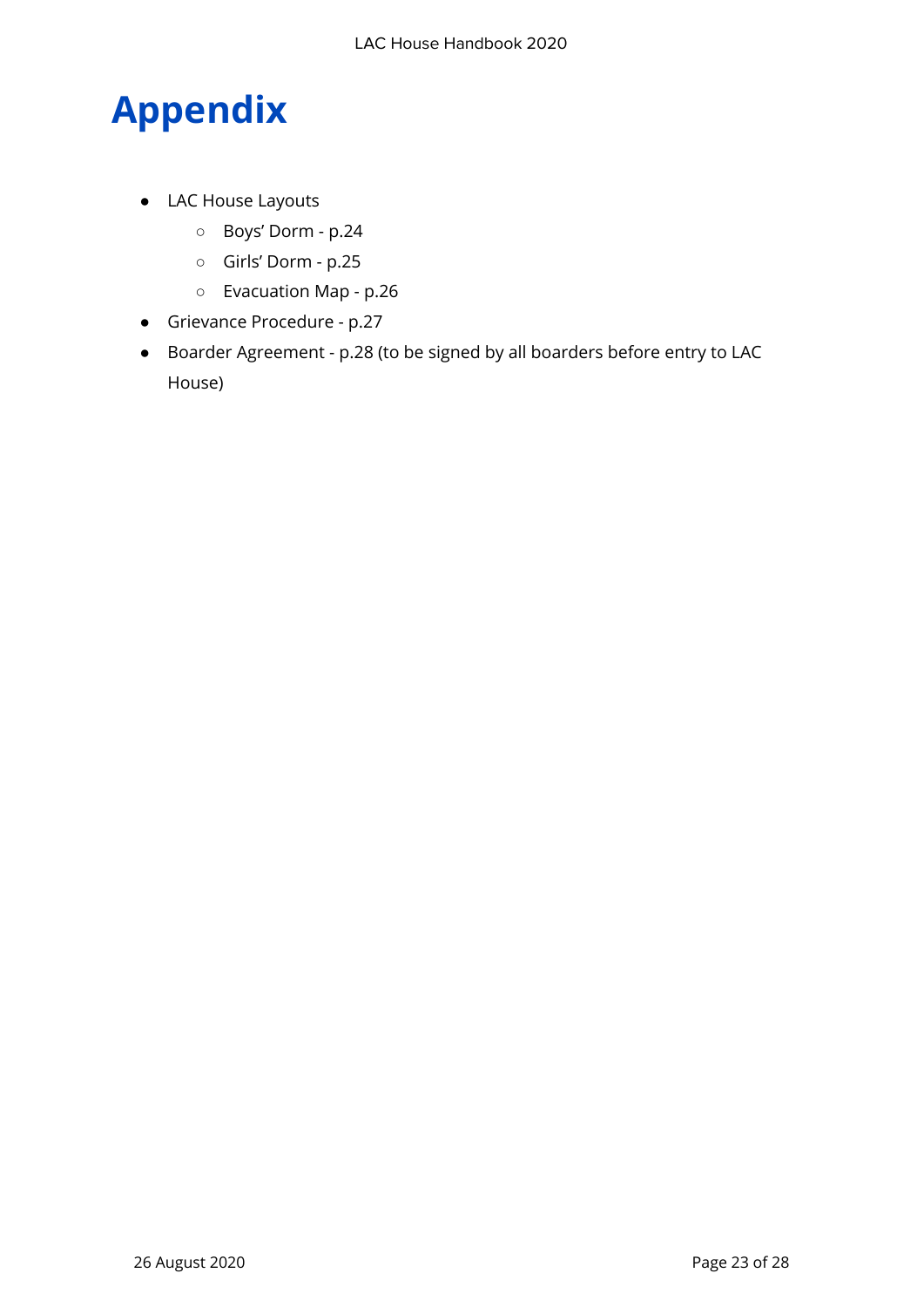# **LAC House Layouts**

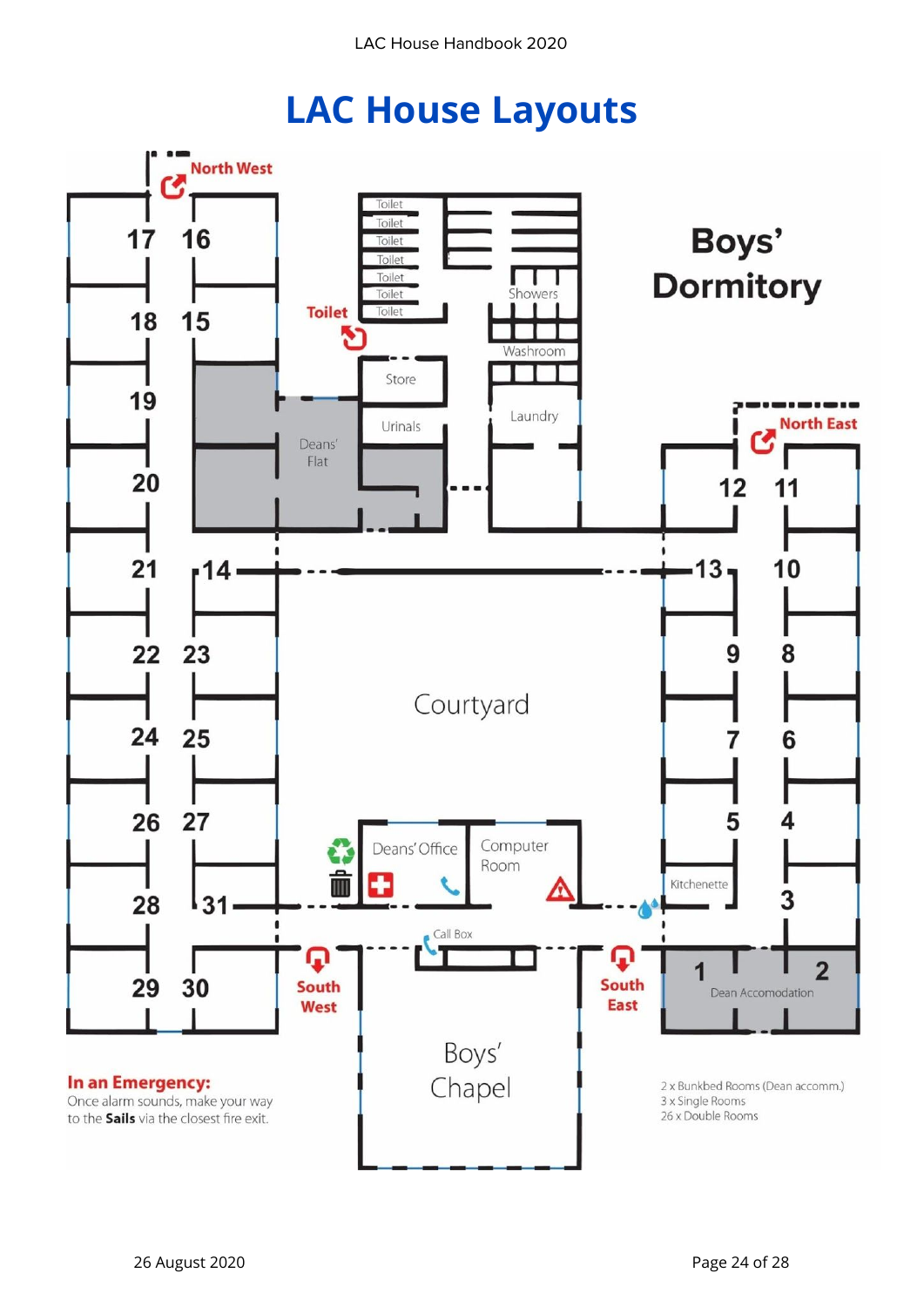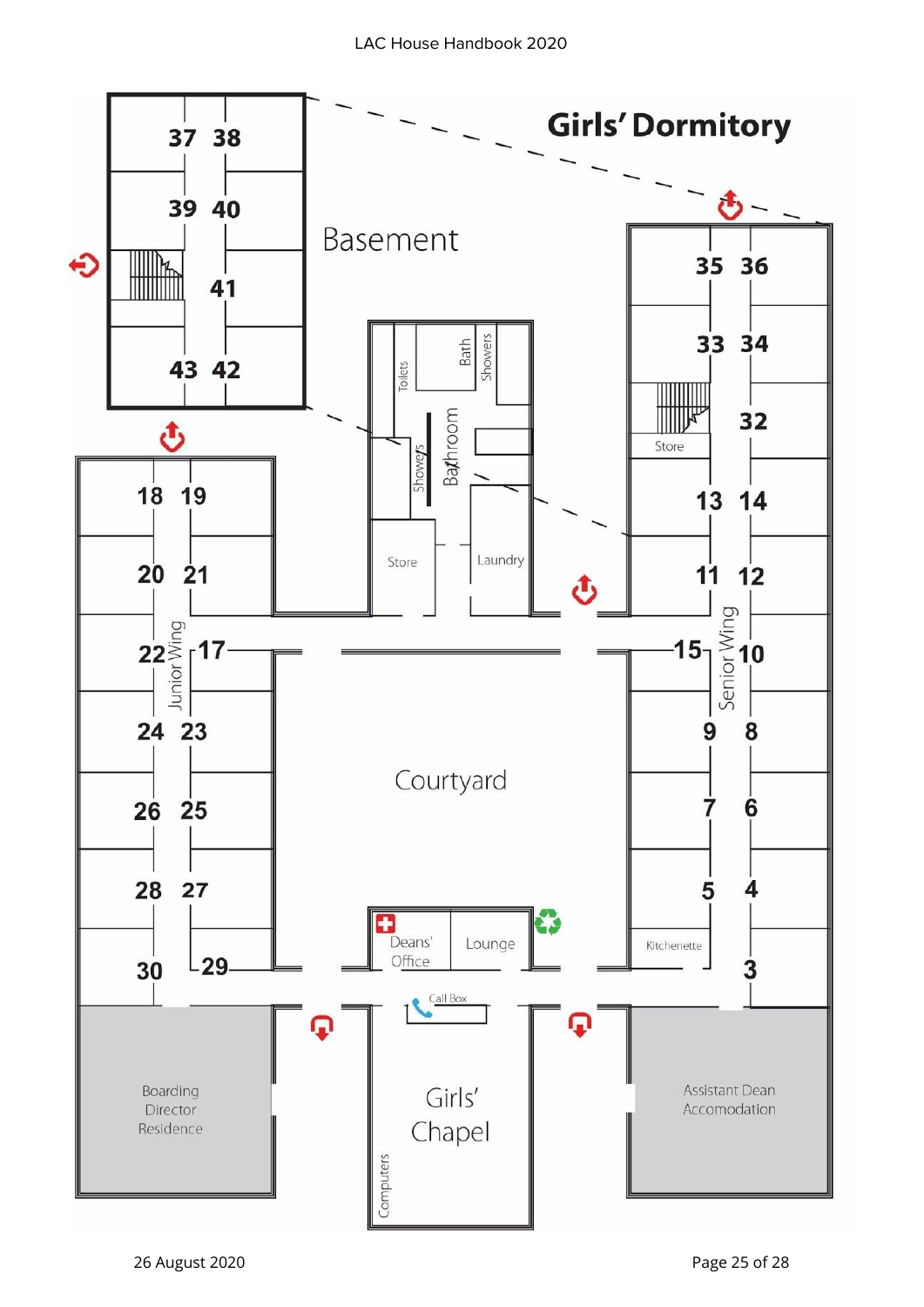# **Fire Evacuation Guide**

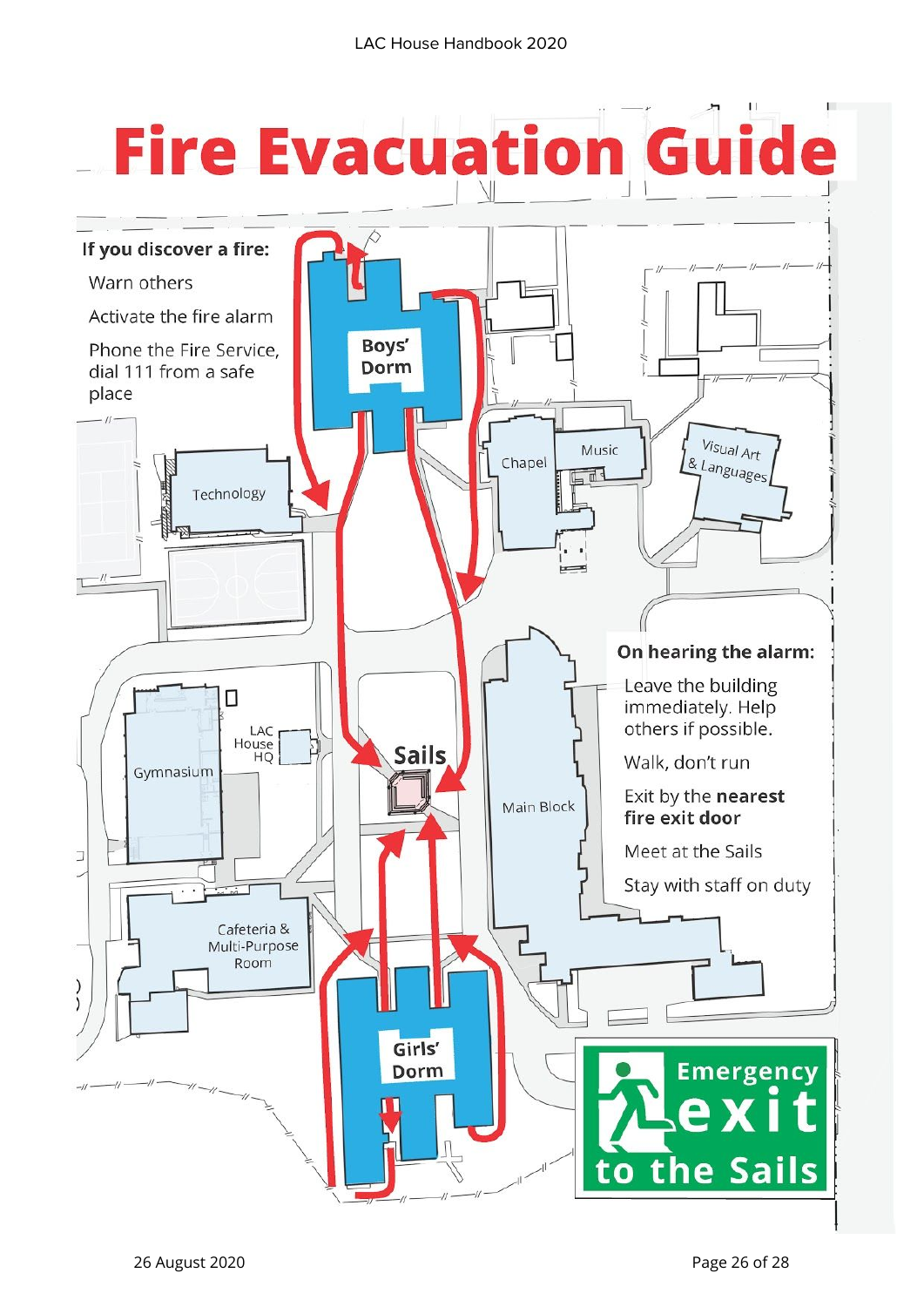## **Grievance & Complaints**

#### **Grievance Procedure**

If any student wishes to address an issue of any nature it is suggested they follow the procedure below. It is also a wise idea for the student to talk to their parents/caregivers about what is happening.



#### **Harassment**

Longburn Adventist College is committed to provide a learning environment that is free from harassment in any form, including (but not limited to): verbal, psychological, physical or sexual. The school will treat allegations of harassment seriously and will review and investigate such allegations in a prompt, confidential and thorough manner.